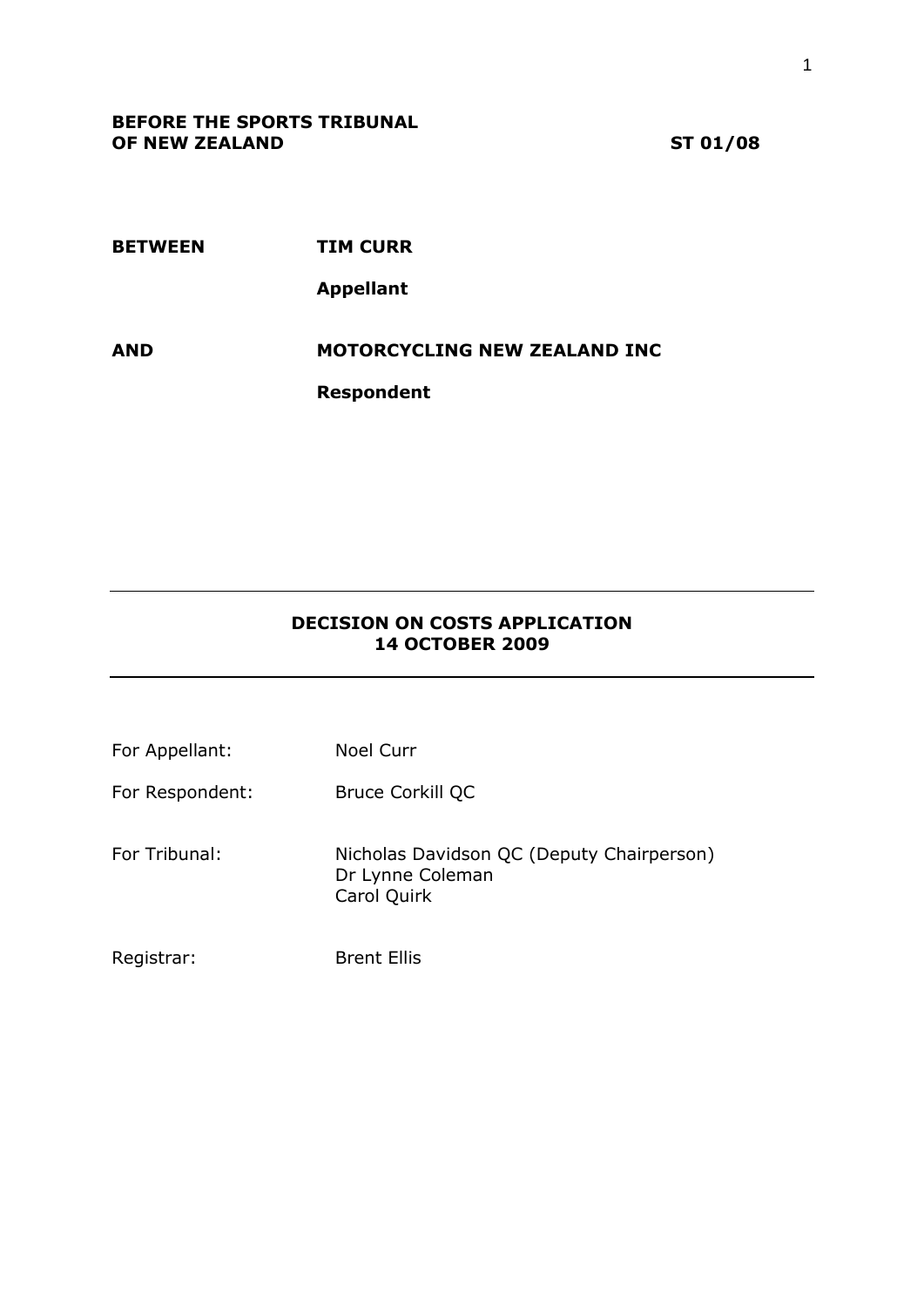| <b>B.</b>      |                                                          |
|----------------|----------------------------------------------------------|
| $\mathbf{C}$ . |                                                          |
| D.             | COSTS AWARDS - PREVIOUS TRIBUNAL DECISIONS<br><b>AND</b> |
|                |                                                          |
| Ε.             |                                                          |
| F.             |                                                          |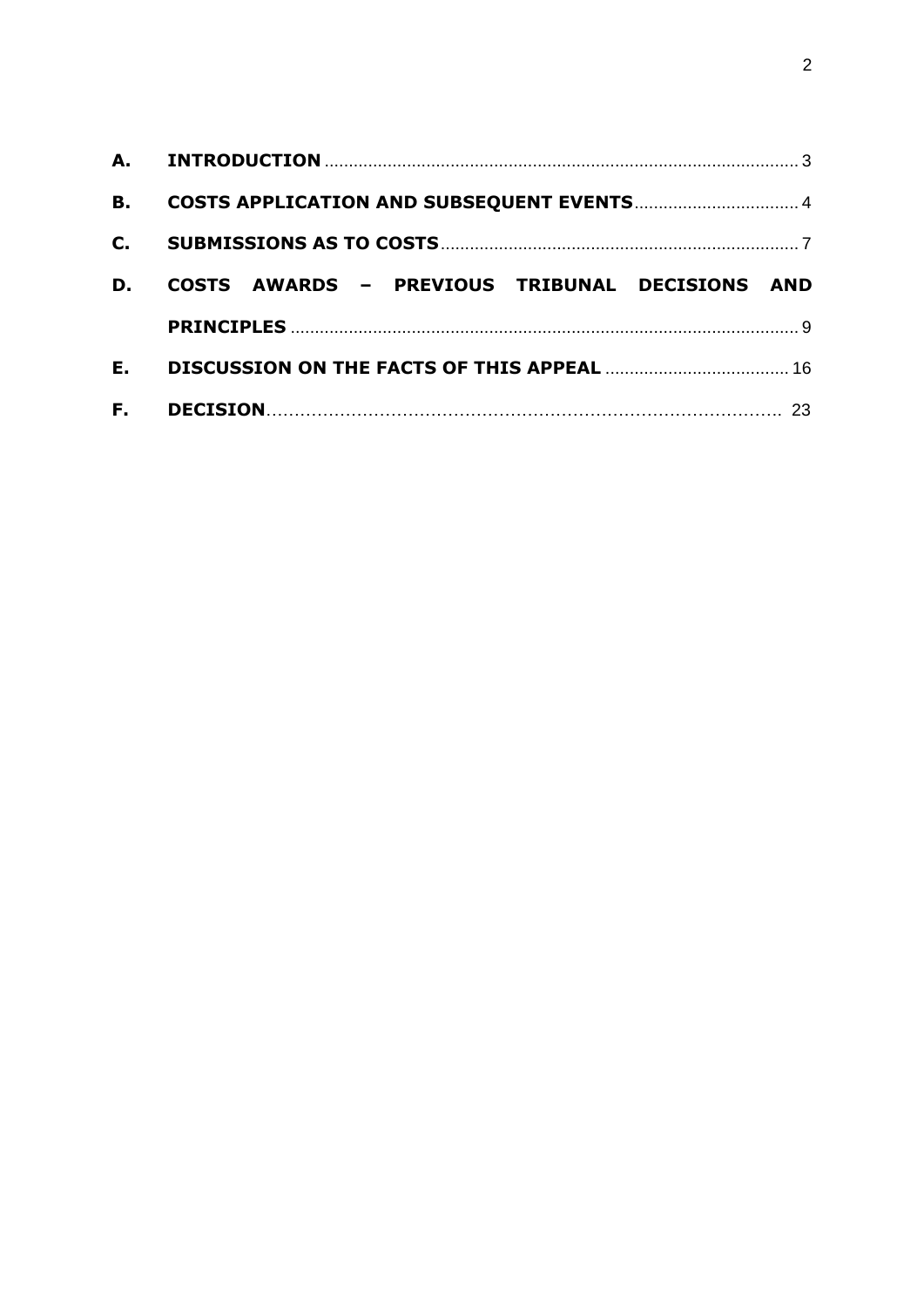## <span id="page-2-0"></span>**A. INTRODUCTION**

- 1. This decision concerns an application for costs in relation to a substantive appeal decided by the Tribunal (see *Tim Curr v Motorcycling New Zealand*, ST 01/08, decision 21 November 2008).
- 2. Although the appeal was partly successful, the respondent Motorcycling New Zealand (MNZ) seeks an order for costs and disbursements against the appellant Tim Curr (Tim).
- 3. Tim appealed to the Sports Tribunal against a decision of the Board of MNZ which found that he breached MNZ Rules during a moto-cross meeting, and imposed suspensions and a fine on him. He appealed on a number of grounds mostly relating to how MNZ had dealt with his case, including allegations of breaches of natural justice, bias, predetermination and conflict of interest involving a decision maker. He also appealed against the penalties imposed.
- 4. A party appearing before the Tribunal may be represented, and there is no requirement that the representative be a lawyer.
- 5. Tim was represented throughout the appeal process by his father Mr Noel Curr (Noel). Noel is not a lawyer. However, Noel has a long history of involvement with the sport of motorcycling through the Marlborough motorcycling club. He has taken appeals to this Tribunal in his own right against decisions of MNZ. MNZ was represented by a very experienced lawyer, Mr Bruce Corkill QC.
- 6. The Tribunal heard the matter and issued a final decision of the Tribunal except as to costs. We refer to this as the "substantive decision" throughout this costs decision.
- 7. In relation to some of the appeal grounds, the Tribunal expressed reservations regarding MNZ's conduct of the disciplinary process. However, it concluded that none of these grounds were sufficiently made out to warrant quashing the decisions outright or referring the matter back to MNZ. The Tribunal therefore upheld the findings against Tim.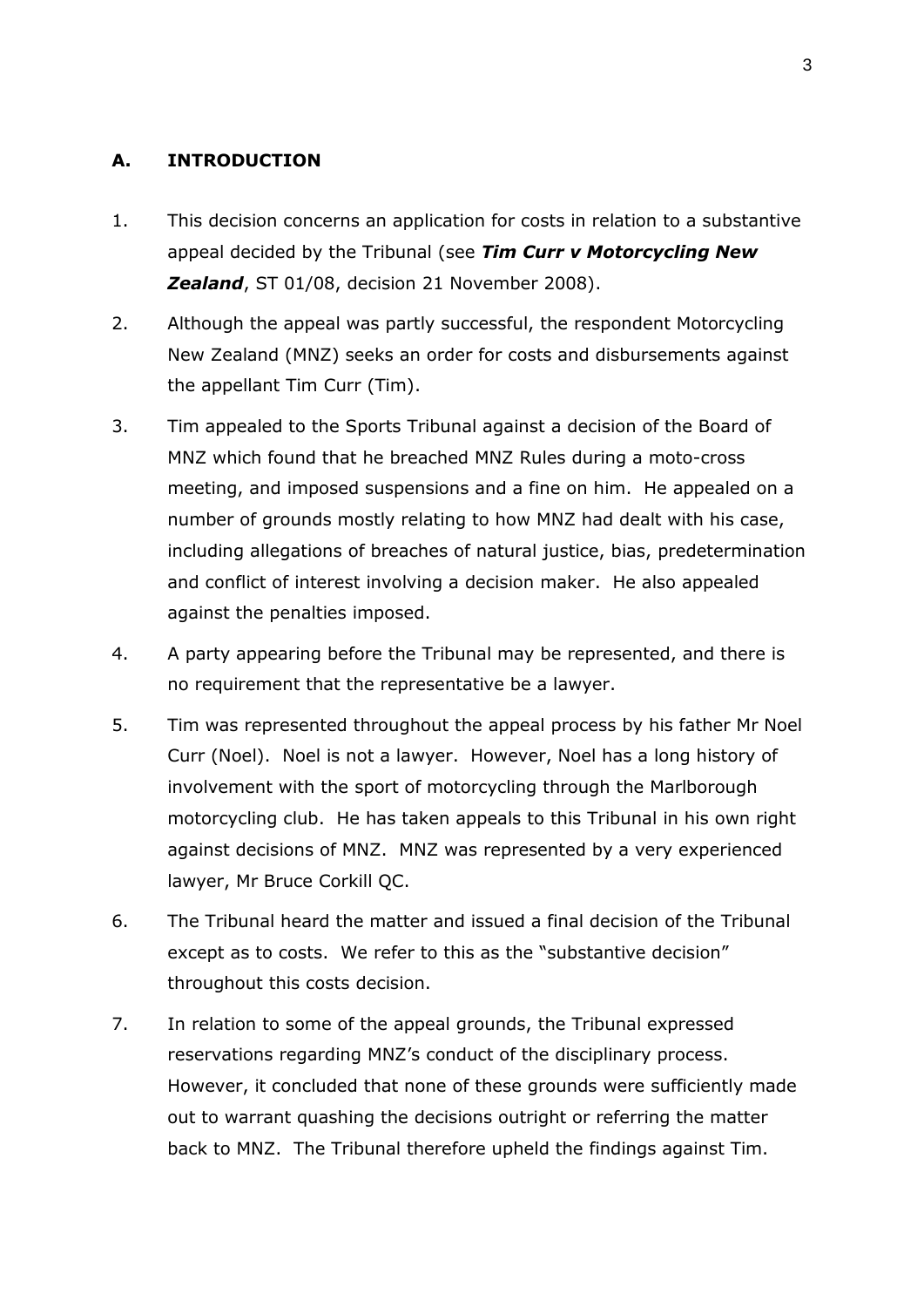- 8. However, the Tribunal partly allowed the appeal against the penalties imposed and reduced the sanction imposed for one offence by a significant margin. The Tribunal took into account Tim's acknowledgments and recognition of his conduct while giving evidence at the Tribunal hearing, penalties imposed in other MNZ cases, Tim's youth, his otherwise good record and the severe impact of the sanctions upon him. The Tribunal reduced the sanction imposed by MNZ of two years' suspension followed by one year of partial suspension to a sanction of 15 months' suspension for the offence of riding dangerously near to a steward. Other lesser sanctions imposed by MNZ for other offences were not overturned.
- 9. The Tribunal made comments in its decision about how the matter had evolved before it and noted that it had been *"complicated in the extreme"* and that, in the process of getting to a hearing, many procedural issues had been raised by the parties that had required rulings.
- 10. The Tribunal addressed the issue of costs in its substantive decision as follows:

*"Costs are reserved, although the Tribunal has a grave concern about the costs already incurred by MNZ and potentially by Tim and Noel Curr. The Tribunal reflects on the scale of the appeal as mounted, and considers that a more restrained approach may have avoided some of the extreme conflict at the heart of this appeal. The Tribunal will not address the question of costs without further submissions."*

## <span id="page-3-0"></span>**B COSTS APPLICATION AND SUBSEQUENT EVENTS**

#### *Costs application*

11. The Tribunal received submissions from Mr Corkill on 11 December 2008 seeking costs in favour of MNZ. Mr Corkill made a number of submissions as to why costs should be awarded in favour of MNZ instead of Tim and these will be considered below.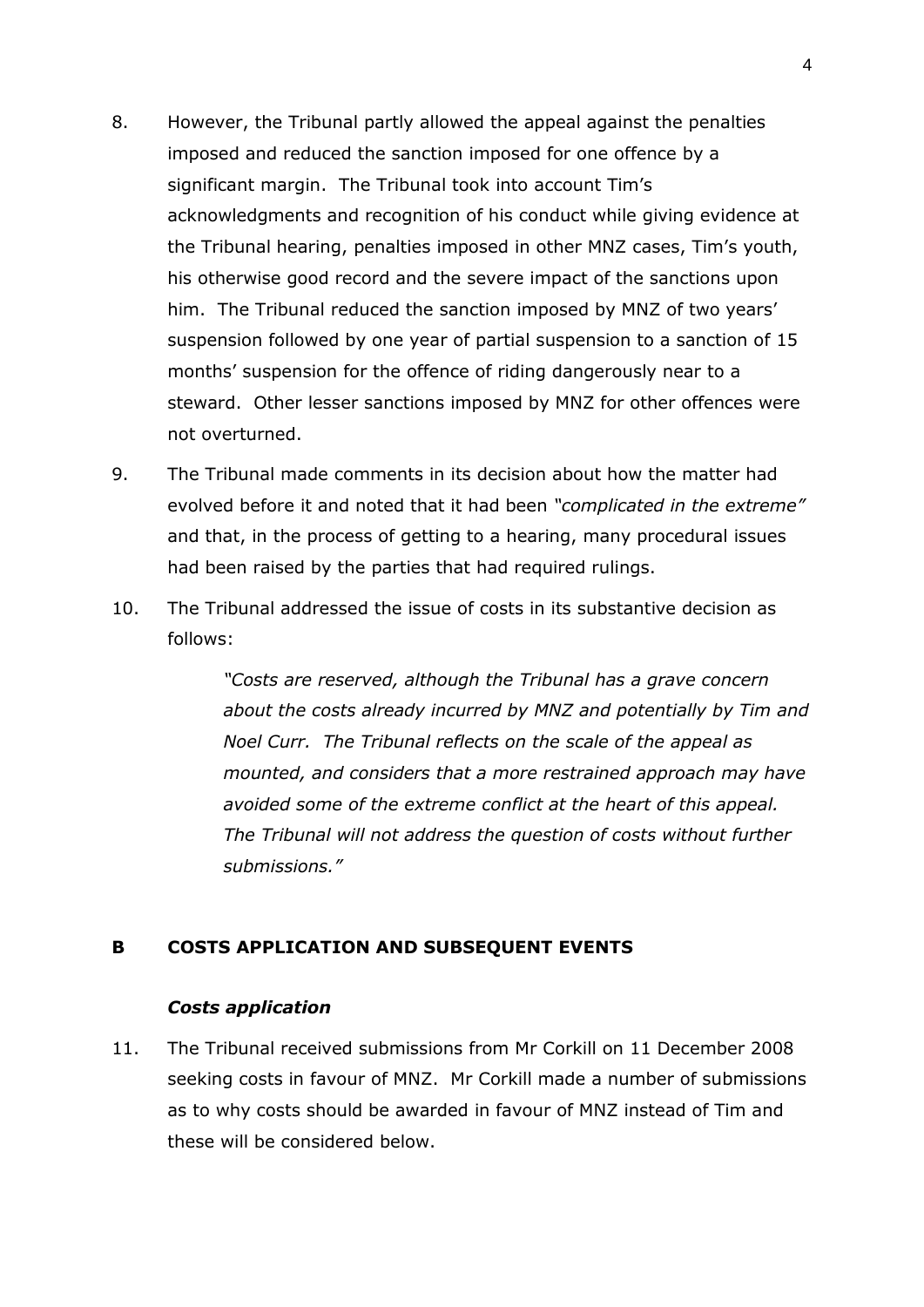- 12. Mr Corkill advised that the costs incurred by MNZ were \$19,000 plus \$200 disbursements. MNZ sought a costs order against Tim of \$9,500 plus an additional sum of \$200 for disbursements. These figures were based on Mr Corkill's estimate of what a costs order may have been if the matter had been heard in the High Court.
- 13. On 11 December 2008, the Tribunal invited Noel and/or Tim to make written submissions in relation to costs.

## *Events subsequent to the costs application*

- 14. In an e-mail received by the Tribunal on 12 December 2008, Noel advised that he would make written submissions as to costs when he returned from holiday *"late next week"*. However, by mid January submissions had still not been received.
- 15. The Tribunal set a formal timetable for the receipt of costs submissions. Noel was to file costs submissions by 5 February 2009 and MNZ were to file any submissions in response by 12 February 2009.
- 16. On 5 February, Noel requested a time extension to file the submissions. The Tribunal granted a time extension of 14 days and advised that no further time extension would be given.
- 17. On 25 February, Noel sent an e-mail to the Registrar seeking that the Tribunal revisit its substantive decision in light of allegedly new evidence. Noel stated that in light of the above information contained in his e-mail, *"we feel it is inappropriate to make any comment or claim, for costs in this matter at this time"*.
- 18. The Tribunal issued a Minute on 7 April requesting that MNZ respond within seven days to the issues raised. The Tribunal stated it would then make a determination as to further process but in the meantime deferred any determination as to costs.
- 19. Mr Corkill responded for MNZ by a memorandum of 17 April. He essentially submitted that the Tribunal had no jurisdiction to revisit the matter.
- 20. By a Minute of 29 April, the Tribunal ruled that the issues raised by Noel were "*essentially considered by the Tribunal and the subject of its Final*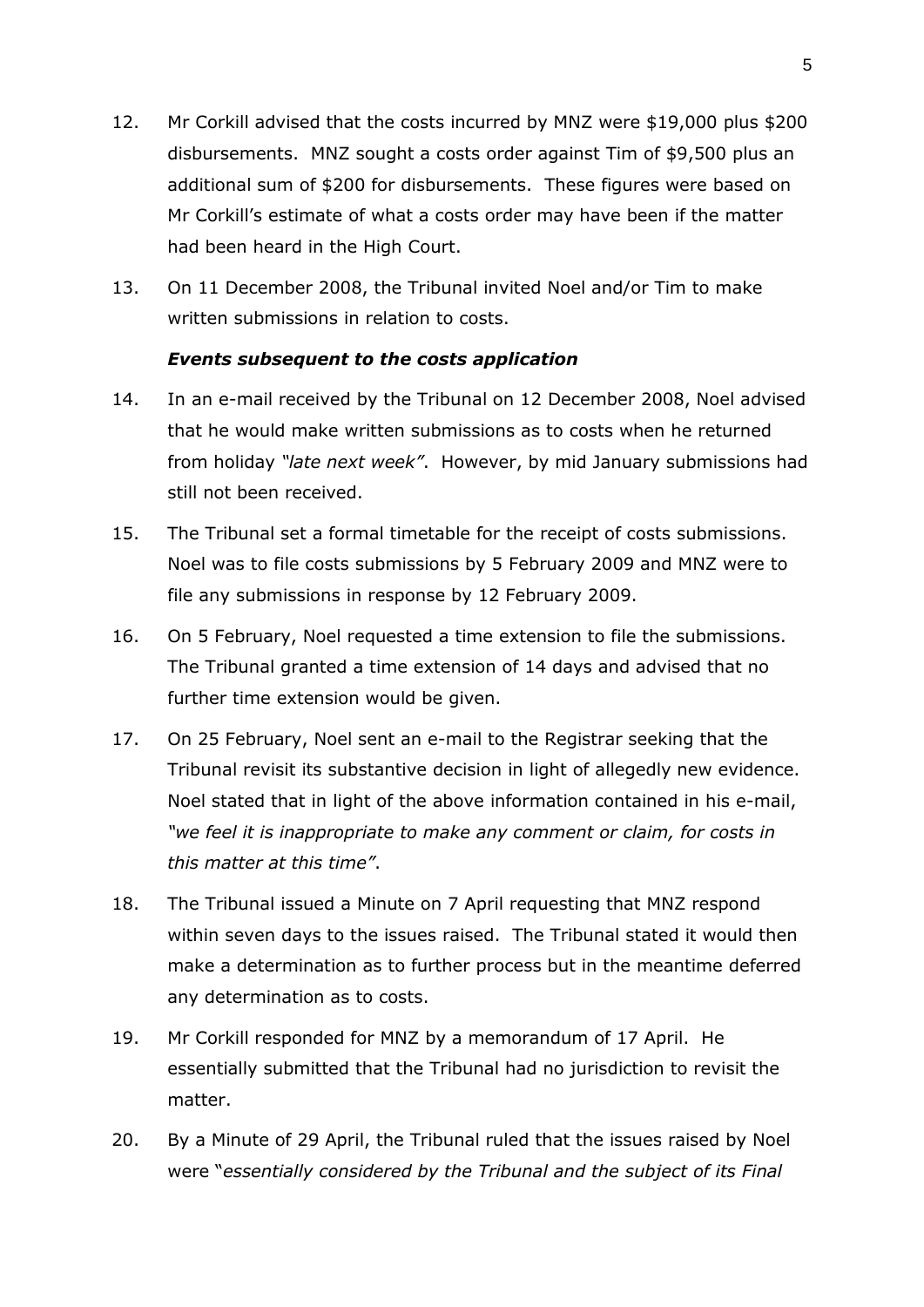*Decision, and that it is not appropriate to re-litigate this matter, irrespective of jurisdiction…*" The Tribunal further stated that *"Nothing raised by Mr Curr suggests that the Tribunal process itself has been impugned by what he now says, and we decline to revisit our Decision. Whether we have jurisdiction to do so is thus not an essential part of our reasoning. The point essentially was dealt with, and we would not otherwise quash the Final Decision . . .."* 

- 21. The Tribunal referred to an e-mail Noel sent to the Tribunal on 27 April. He referred to Rule 33 of the Tribunal's amended rules which came into force on 17 April 2009. This rule made express reference to the situations in which the Tribunal may order a rehearing of a matter. The Tribunal may order a rehearing if, in its opinion, there has been a miscarriage of justice that justifies a rehearing. The rule came into force on 17 April 2009, and did not apply to proceedings commenced before then. The Tribunal commented that *"even if the amended Rules were to apply to these proceedings, the Tribunal does not consider a miscarriage of justice has occurred here which would warrant a rehearing"*.
- 22. With the request to revisit the substantive decision disposed of, the Tribunal then could focus the parties' attention back to the question of costs. In the remainder of the Minute, the Tribunal summarized the present position in relation to the costs application and made some general observations.
- 23. The Tribunal gave Noel 14 days to reply to MNZ's application for costs. The Tribunal stated it *"takes this course because of the seemingly interminable process, and considers the guidance contained in its observations should assist Mr Curr in identifying the relevant issue."*
- 24. On 14 May, Noel made a submission by e-mail pointing to certain actions of MNZ and submitting that the parties should bear their own costs. This submission is considered below.
- 25. We have set out in detail above the events subsequent to the costs application to demonstrate the lengthy and convoluted process that the Tribunal has had to deal with.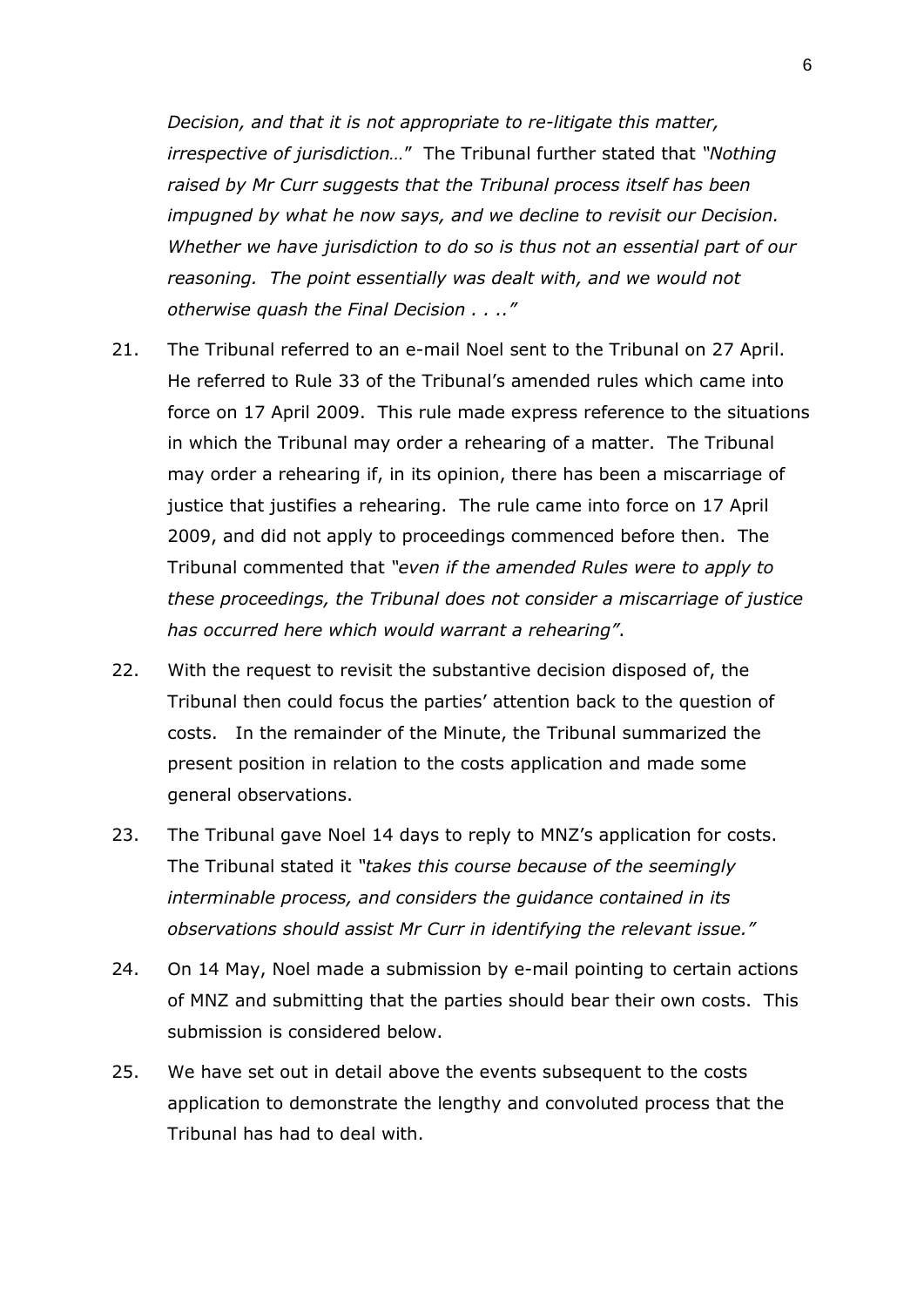26. The substantive decision is to be read in conjunction with this costs decision and in the substantive decision we also set out in detail (at paragraphs 108 - 138) the similarly lengthy and convoluted chain of events the Tribunal had to deal with to get the matter to a hearing. Even after the hearing, there were attempts to introduce further material. This has been no easy task for the Tribunal.

## <span id="page-6-0"></span>**C. SUBMISSIONS AS TO COSTS**

#### *Submissions for MNZ*

- 27. Mr Corkill referred to observations in the Tribunal's substantive decision regarding the *"prolonged, fractured and complex"* process, and the very serious allegations against MNZ. Mr Corkill submitted *"a plethora of allegations were made, many of them alleging bad faith. All of these were dismissed."* The ground of appeal which succeeded related to penalty. He referred to paragraph 139 of the decision and the Tribunal's view that a more restrained approach may have avoided some of the extreme conflict at the heart of the appeal.
- 28. Mr Corkill then made submissions referring to the manner in which Noel had represented Tim. He stated:

*"However, it was not just a case of a scatter gun approach being raised on numerous points of challenge, but also the fact that they were raised in a fashion which at times was difficult to comprehend, and that too incurred extra input on the part of Counsel, in trying to discern what it was that was being raised for the Appellant.*

*It is of course recognised that it is difficult for a lay person to become involved in legal processes such as the present, but nonetheless the process became considerably more protracted than it needed to be."* 

Mr Corkill referred to a passage from *Birkenhead v Kendall & Anor* [2008] NZCA 531 where it is stated: *"As important as protecting unrepresented litigants is ensuring that those who do have legal representation are not placed in a disadvantaged*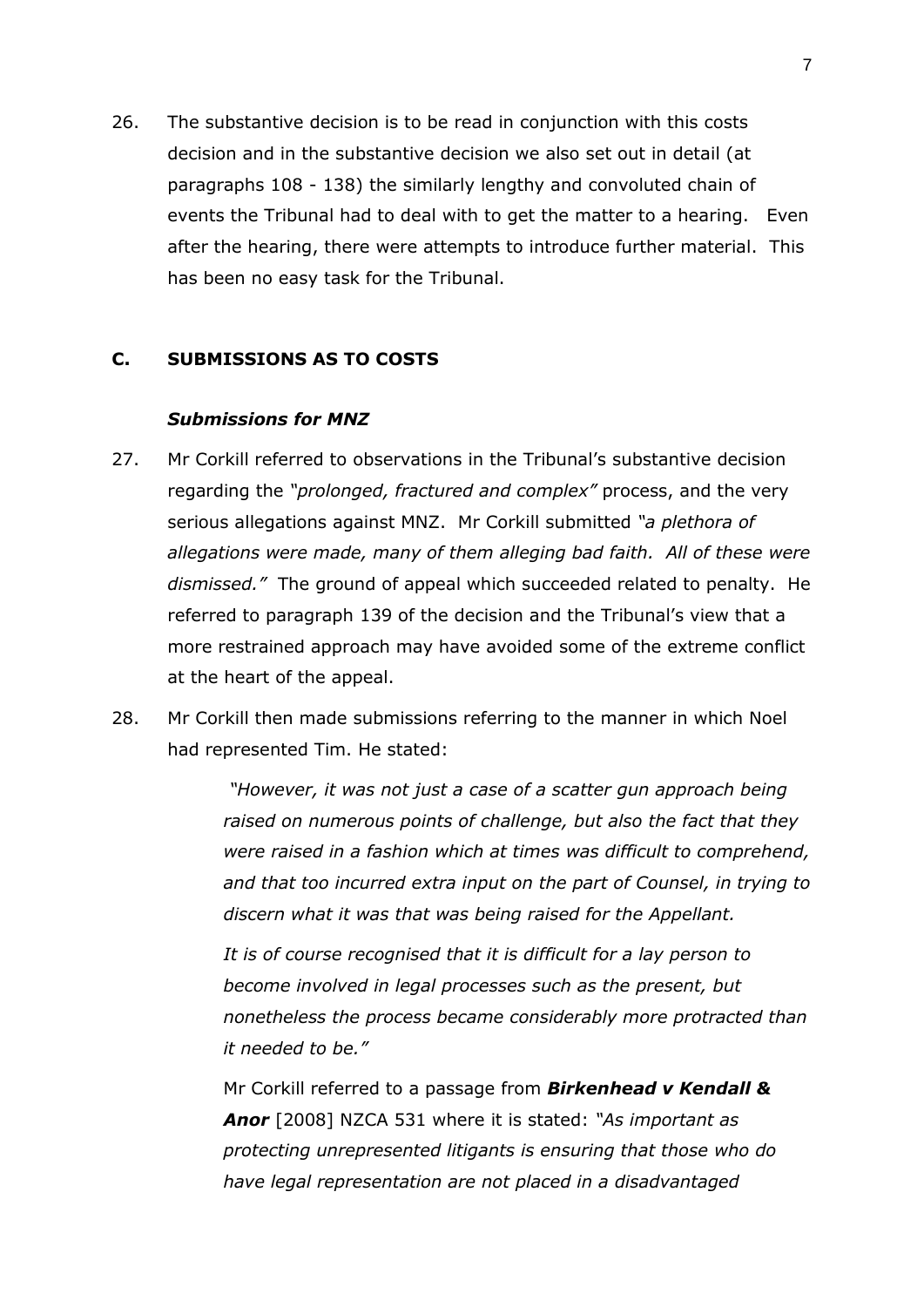*position because the Court appears to be pre-occupied with the unrepresented litigant*".

*The Appellant, via his representative, was granted considerable indulgences as to time, as to issues of relevance, and as to the extent of materials which were permitted to be placed before the Tribunal. Indulgence is a relevant factor when considering issues of costs."*

## 29. Mr Corkill submitted:

*"In short, this is not a simple case where one can say that because (part only) of the appeal succeeded, costs should follow the event. This is obviously a case where the Tribunal has to consider the totality of the allegations that were raised, and the fact that most of them did not succeed.* [reference was made to dicta in *Packing-In Limited (in liq) Formally Known as Bond Cargo Ltd v Chilcock* (2003) 16 PRNZ 869 in support of this].

*Here it is submitted that most of the allegations raised for the Appellant failed, that a significant amount of time was devoted to those issues, and consequently it is appropriate for an order of costs to be made against the Appellant. A further relevant fact is that the Tribunal only modified the penalty imposed by the Board, because of new evidence, which was not available to the Board at the time of its hearing. That evidence indicated remorse, and the profound effect that the suspension was having on Mr T Curr on an ongoing basis (loss of friendship, sponsorship and so on). It is fair to say the Board did not err, but that fresh information was available to the Sports Tribunal."*

- 30. Mr Corkill submitted that if the matter had been heard in the High Court and not the Sports Tribunal, and MNZ had *"succeeded outright"*, the High Court would have made a made a costs order of \$10,720 in favour of MNZ. He attached a schedule showing how he calculated this on what is called a *"2B basis"* under Schedule 3 of the High Court Rules.
- 31. However, given the *"outcome on penalty"*, Mr Corkill submitted some discount would be appropriate. MNZ sought a costs order against Tim of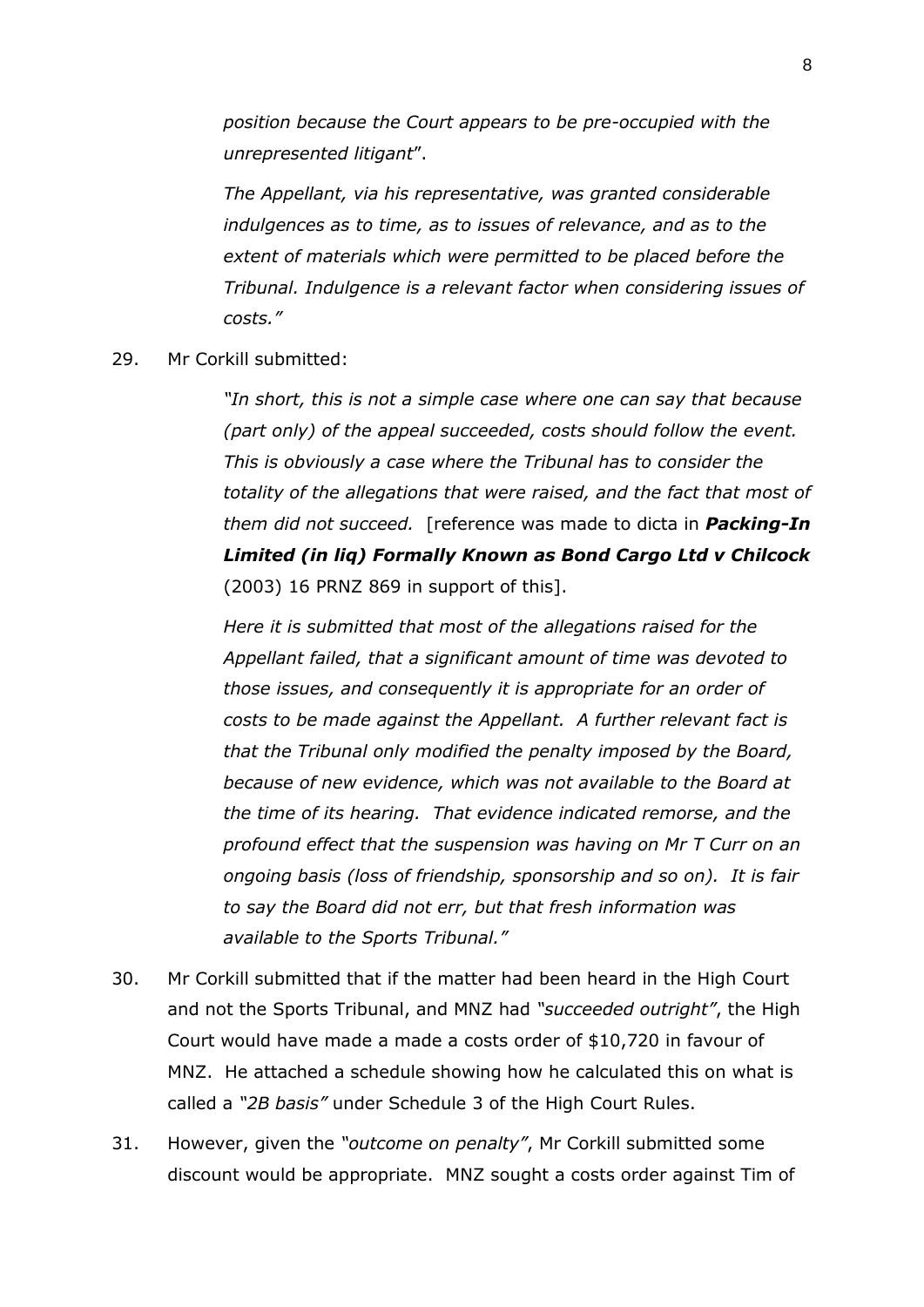\$9,500 which Mr Corkill submitted was a *"reasonable and fair contribution to costs"* plus an additional sum of \$200 for disbursements (photocopying, faxes and courier fees).

#### *Submissions for Tim Curr*

32. Noel made the following submissions on behalf of Tim:

*"As the tribunal modified substancially (sic) the penalty imposed, and MNZ steadfastly rejected the offers to go to mediation, thus compeling (sic) the actions taken, and as correctly pointed out by the Tribunal that getting the required information from MNZ was made almost impossible, the action taken by Tim Curr was well founded and justified. It follows that all parties should absorb their own costs, and move forward."*

# <span id="page-8-0"></span>**D. COSTS AWARDS – PREVIOUS TRIBUNAL DECISIONS AND PRINCIPLES**

#### *Rules of Tribunal*

- 33. MNZ's application for costs is to be considered under Rule 28 of the 2007 Rules of the Sports Tribunal. The Tribunal Rules have been amended since these proceedings commenced but the 2007 Rules apply to these proceedings. Rule 28(a) of the 2007 Rules states:
	- *(a)The Tribunal may order any party to a Proceeding to pay to any other party and/or to the Tribunal such costs and expenses (including filing fees and witnesses' expenses) as the Tribunal thinks fit.*
- 34. Rule 28 therefore gives the Tribunal a discretion whether to award costs or not.There is nothing in Rule 28 to suggest that a costs award will usually be made.
- 35. Other Tribunals and Courts operate under their own rules and some of these are quite different. The High Court operates under different costs rules to the Tribunal. Some rules applying to other bodies contain a presumption that costs will follow the event – i.e. the successful party will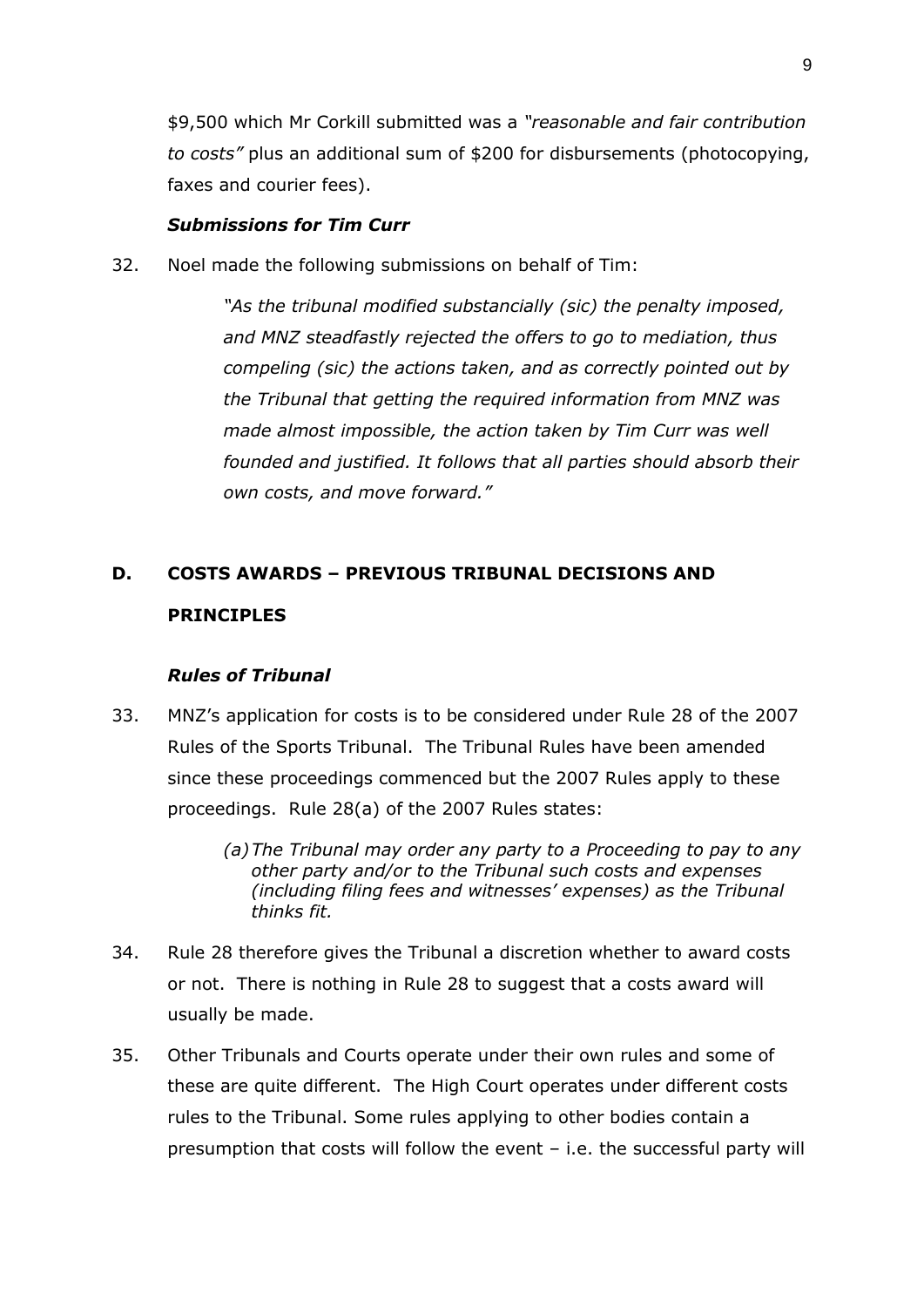normally expect to receive a costs award in its favour - and these rules specifically say so. This is the case in the High Court.

- 36. The Tribunal operates under its own rules and they contain no statement or presumption that costs will normally be awarded. This is appropriate given the Tribunal's intended accessibility.
- 37. We note that a submission that costs scales in the courts should apply to a tribunal has been rejected by the High Court in *Herron v Speirs Group Ltd* (High Court, Auckland, CIV 2006-404-002277, costs decision 30 October March 2008). The High Court approved of the broad approach to costs of the Human Rights Review Tribunal which included the statement that *"Caution needs to be exercised before applying an analysis of what might have been calculated under either the High Court or District Court scale of costs. Such an analysis can be no more than a guide"*. The Court rejected a submission that that Tribunal's costs awards must be in proportion to what would be awarded in the District Court and noted that it would be inappropriate and inconsistent with that Tribunal's applicable costs rule under the Privacy Act 1993 (which gave a wide discretion to award costs as it saw fit) to constrain that Tribunal to costs that would be awarded in the District Court.
- 38. The recently amended Rules of the Tribunal contain a costs rule, Rule 29, which is identical to Rule 28. There has never been a presumption in any of the Tribunal's previous or current costs rule that costs will be awarded.
- 39. In fact, until the Tribunal's Rules were amended in 2007 there was an opposite presumption in the Tribunal's cost rule that parties would usually bear their own costs, or costs awards would be limited to a *"symbolic amount"*, except in *"exceptional circumstances"*. In the recent costs decision of *Noel Curr v Motorcycling New Zealand Inc* (ST 09/08, costs decision 26 February 2009) the Tribunal stated that it has not as a matter of practice departed from the intent of the original rule. This is considered further below.

## *Previous decisions of the Tribunal considering costs*

40. We have reviewed previous decisions of the Sports Tribunal as to costs. The decisions considered below are limited to "appeal" cases - i.e. where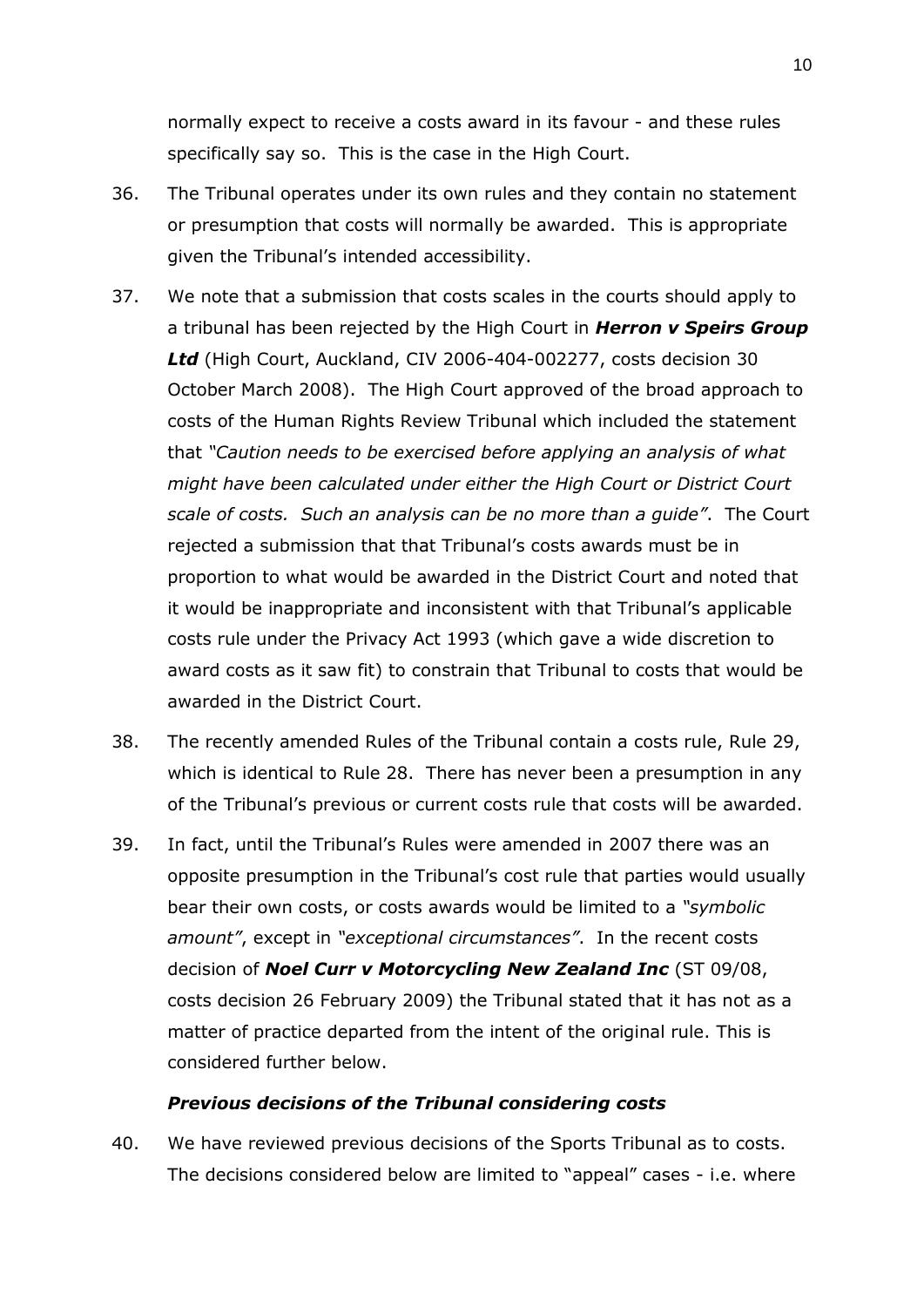there has been an appeal against a decision of a national sporting organisation (NSO) - and do not include consideration of any anti-doping cases where costs have been awarded.

- 41. There do not appear to be any Sports Tribunal decisions where costs have been awarded against an appellant in **favour of an NSO**. In all the Tribunal cases where costs have been awarded, the awards have been in favour of the appellant. However, in the vast majority of cases, the Tribunal has not awarded costs. The highest costs award ordered by the Tribunal was \$2750. Other awards have been significantly lower.
- 42. The Tribunal has previously made the following costs awards:

| <b>Costs Award</b>                                                      | Case                                                                                               |
|-------------------------------------------------------------------------|----------------------------------------------------------------------------------------------------|
| \$2750                                                                  | DP O'Connor v Motorsport NZ (SDT<br>03/05, decision 7 September 2005)                              |
| \$750                                                                   | <b>Noel Curr v Motorcycling NZ (ST</b><br>19/07, decision 11 April 2008)                           |
| \$500 (in addition to ordering<br>NSO to refund appeal fee of<br>\$500) | Tony Heuvel v Speedway NZ (ST<br>12/08, decision 24 September 2008)                                |
| \$500                                                                   | <b>Andrew Murdoch and others v</b><br><b>Yachting NZ</b> (SDT 01-03/04, decision<br>17 March 2004) |
| \$300                                                                   | <b>Daisy Thomas v Surfing NZ (SDT</b><br>09/06, further decision 21 August<br>2006)                |

- 43. In *Murdoch*, while noting it was its usual practice under its rules to let costs lie where they fall, the Tribunal awarded modest costs to the successful appellant Mr Murdoch but this was limited to the cost of the appeal filing fee (\$500). The Tribunal declined to award any further costs on the basis that it had commended Yachting NZ for adopting an effective and fair appeal procedure.
- 44. In *Heuvel*, the appellant was successful in his appeal and his suspension was overturned. He received a modest costs award of \$500 (as well as the NSO being ordered to refund him the \$500 appeal fee). While he did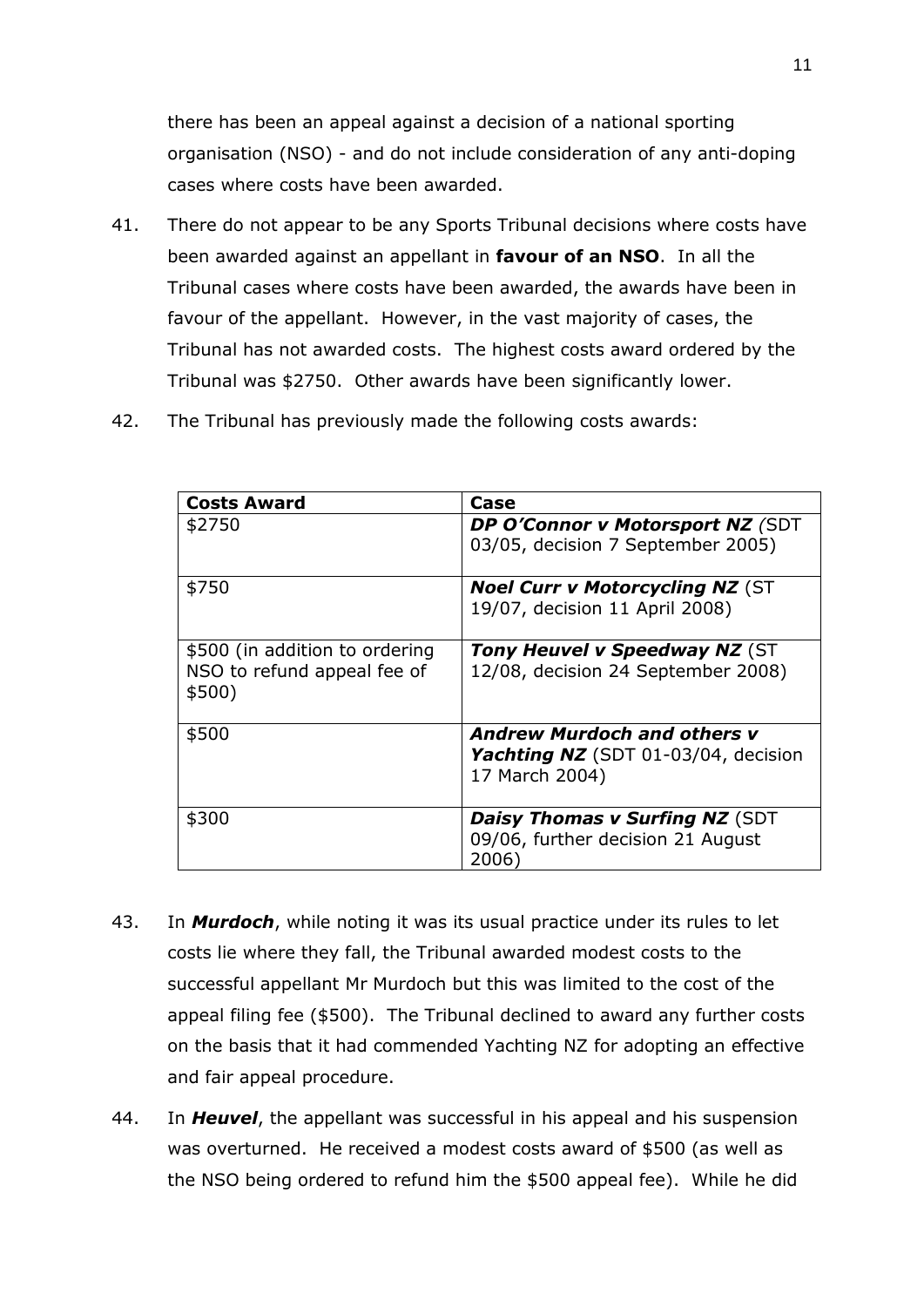raise a number of appeal grounds that were not all successful, they were all directed toward the same result, and the Tribunal ultimately found numerous breaches of natural justice in the way the NSO had dealt with his case.

- 45. However, in the other cases where there have been costs awards it can be said that the appellant did not succeed in all grounds of appeal (such as *O'Connor* and *Curr)* or not at all (*Thomas*). This was a relevant factor taken into account by the Tribunal in determining the costs awards in these cases.
- 46. The costs award of \$2,750 in *O'Connor* is the highest made by the Tribunal to date. This award was not to reimburse for legal costs but rather was specifically directed towards reimbursing the additional fees paid to his consulting engineer, travel costs for that engineer and the appellant, and the filing fee paid on appeal. The appellant, who represented himself, also claimed costs for legal assistance he had received in preparing his case but the Tribunal declined to award such costs. While the appellant succeeded on his primary ground of appeal, and ultimately succeeded in his appeal, he failed on another ground and the Tribunal stated that this was taken into account in making the costs order.
- 47. In *Thomas* and *Curr*, deficiencies in the NSO's processes were taken into account, and balanced against the lack of total success of the appellants, in determining costs.
- 48. In *Curr* (ST 19/07), the appellant (Noel Curr) was awarded \$750 costs. He had sought over \$4000. He was only partly successful as, despite severe deficiencies in MNZ's processes, the Tribunal considered he had acted in a manner requiring a disciplinary penalty (although not as severe as the three years' suspension imposed by MNZ). The Tribunal allowed the appeal and reduced the penalty to nine months' suspension, which he had already served.
- 49. It could be argued that here there are similarities with *Curr* (ST 19/07) as the appeal was only successful as to penalty and in both cases the Tribunal found the appellants' conduct warranted a penalty. However, in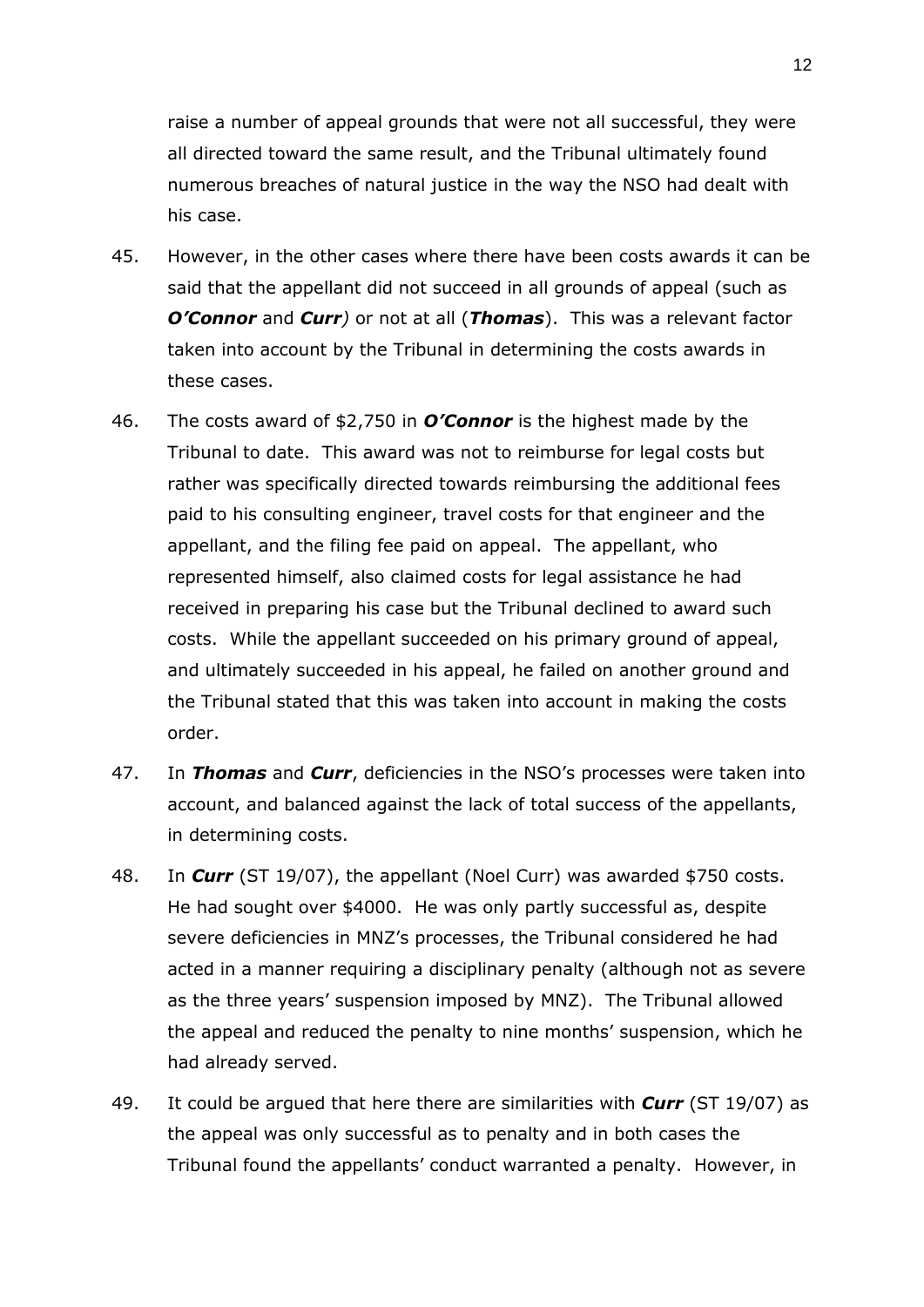**Curr** (ST 19/07) costs were awarded in favour of the appellant, Noel, and not MNZ.

- 50. The *Curr* (ST 19/07) decision allows some reflection of whether MNZ is entitled to receive a costs award against Tim, who has also been partly successful in his appeal against MNZ. However, in Noel's case the Tribunal found that breaches of natural justice and severe deficiencies in MNZ's processes had been established. These were taken into account by the Tribunal in determining costs, as well as the fact that the appellant *"had to go some distance to get here"*.
- 51. In *Thomas* the appellant was ultimately unsuccessful but her appeal had some merit and there were exceptional circumstances justifying a small costs award of \$300 in her favour. The appeal would have beneficial consequences within the NSO. Further it was the NSO's processes that that had attracted the appeal. The costs award was not "symbolic" but a reflection of the NSO processes which had fallen short.
- 52. The only case before the Tribunal where an NSO has specifically sought costs against an appellant is *Noel Curr v Motorcycling New Zealand Inc* (ST 09/08, costs decision 26 February 2009) where the appeal was struck out for being out of time. In that case, MNZ also sought a costs order in accordance with the costs scale in the High Court Rules of \$1,760 (actual costs were said to be \$3,500). That decision rejected the proposition that the High Court costs scales were appropriate in the Tribunal. The Tribunal declined to award costs.
- 53. This decision reinforced the proposition that normally costs lie where they fall or if there is to be a costs award, then it should be *"symbolic"*. It referred to principles in a previous Tribunal ruling, including that it would only be in *"exceptional circumstances"* where *"substantial"* costs awards would be made. It noted the Tribunal's original cost rule, Rule 25.2 of the 2003 Rules:

"*The Tribunal shall usually make an order that requires each party to bear their own costs or an order imposing on a party the payment of costs limited to a symbolic amount. In exceptional circumstances, the Tribunal may make orders for payment of more substantial amounts, taking into account the outcome of the Proceeding; whether the Proceeding was without merit; the way in*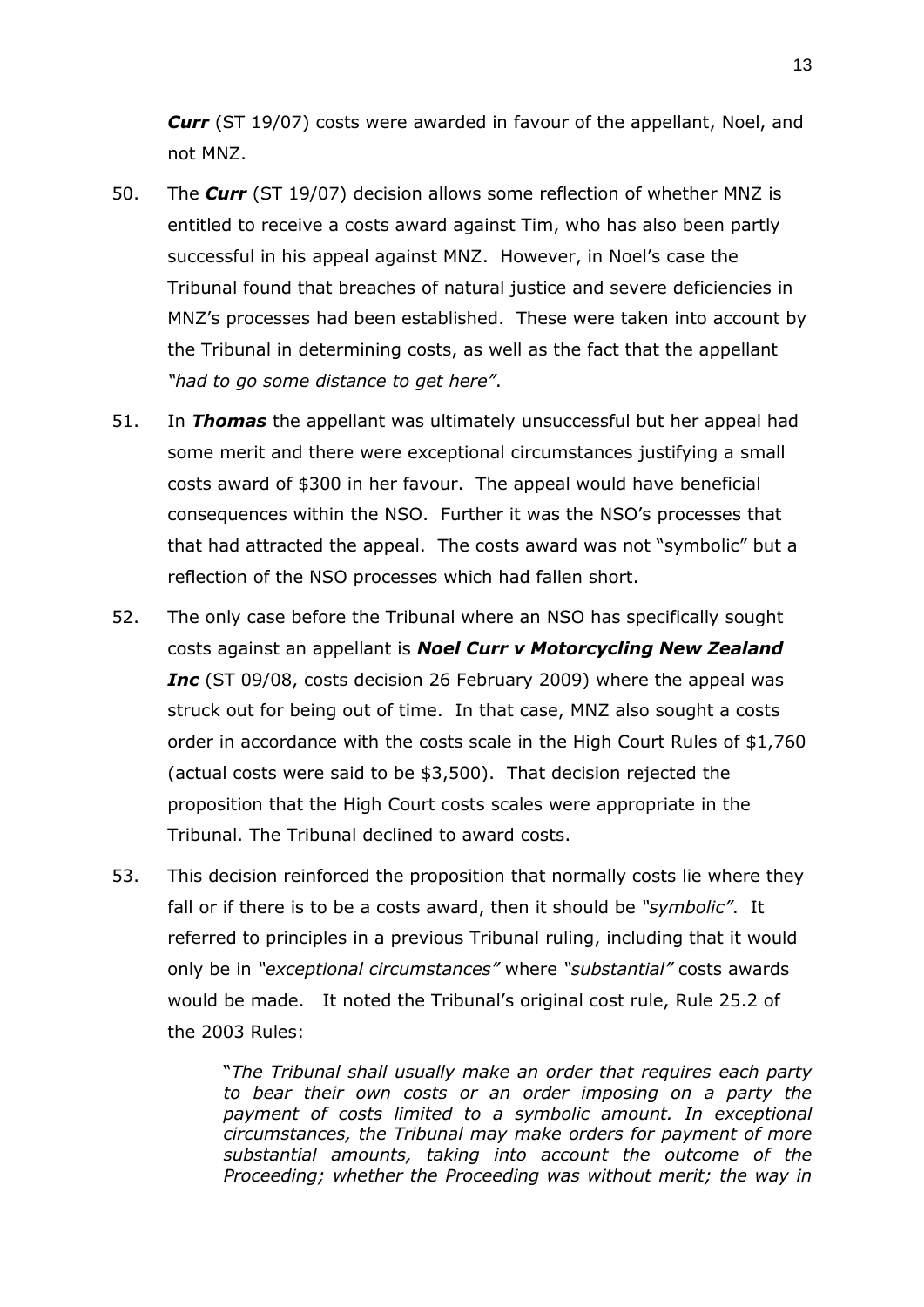*which the parties conducted themselves in the Proceeding; and such other factors as the Tribunal considers just".*

54. In relation to this, The Tribunal stated at paragraph 4:

*"The current Rules of the Tribunal are not so restrictive. Nevertheless, the Tribunal has not as a matter of practice departed from the intent of the original rule".* 

- 55. The Tribunal noted that the appellant did have a right of appeal and the appeal was only struck out for procedural reasons as it was filed out of time. Therefore, there was no need for the Tribunal in that case to make any analysis of the merits of the appeal.
- 56. The costs rule applicable to this case is not as restrictive as its predecessor and gives the Tribunal a wide discretion to award costs as it thinks fit. However, the Tribunal has not in practice departed from the intent of the original rule when exercising its discretion of deciding whether to award costs as it thinks fit. **In practice, the Tribunal is only likely to award substantial awards of costs in exceptional cases**. The Tribunal is not limited to consideration of any particular factors in making an assessment of whether a substantial costs award is justified but it is likely to consider the factors listed in the original rule as relevant. These are: the outcome of the proceeding; whether the proceeding was without merit; the conduct of the parties in the proceeding; and any other factors that the Tribunal thought "just".

## *Summary of principles and Tribunal's practice in relation to costs awards*

- 57. In summary, we draw the following relevant principles, and make the following observations about the Tribunal's practice, in relation to the awarding of costs in the Tribunal:
	- The Tribunal operates under its own Rules, not costs rules and scales applying to other courts or tribunals.
	- The Tribunal will not apply the High Court's costs rules and scales in making costs awards.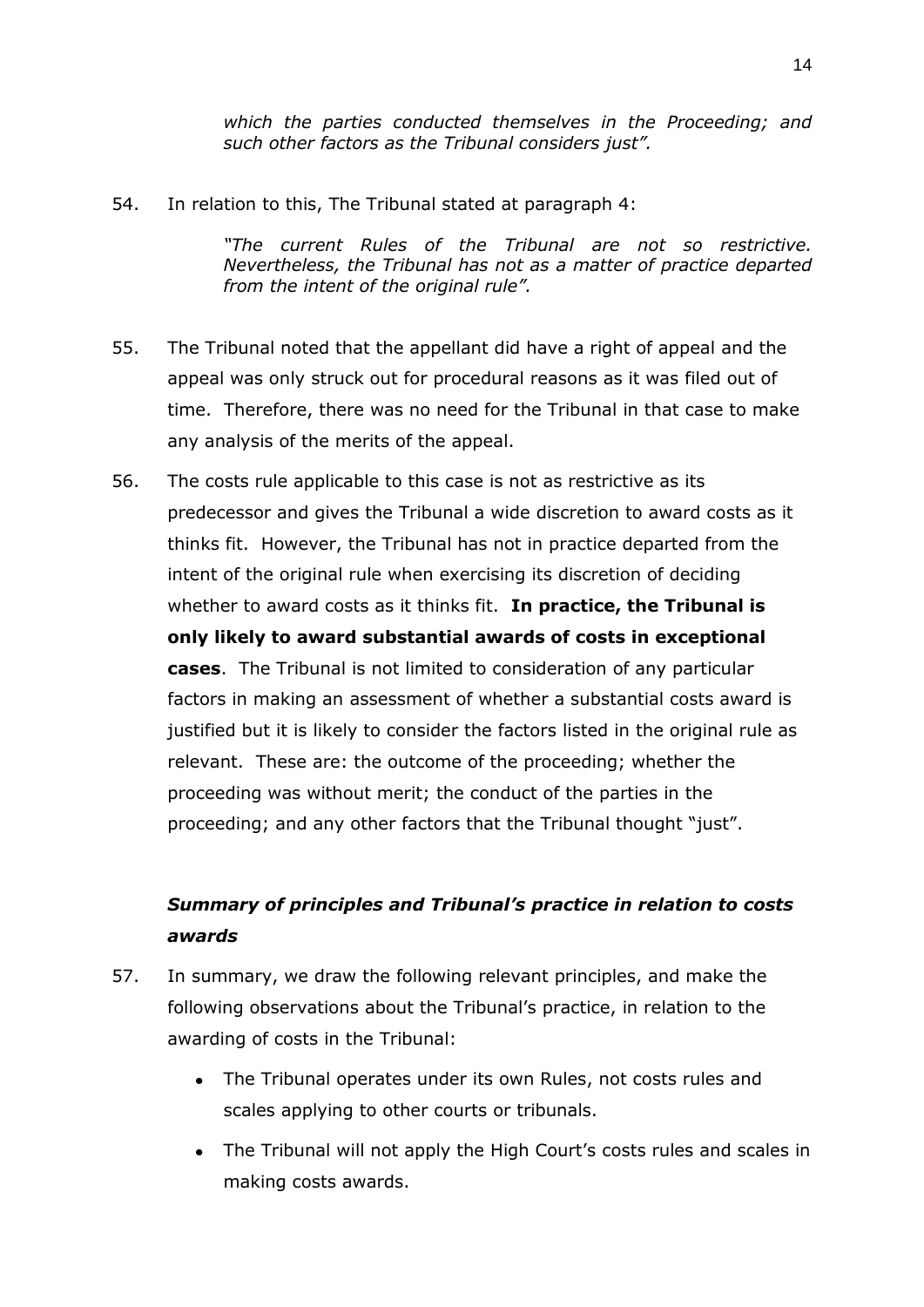- Under its Rules, the Tribunal has a discretion to order costs as it thinks fit.
- There is no requirement or presumption in the Tribunal's Rules that costs will normally be awarded.
- The general practice of the Tribunal has been to award costs only in exceptional cases. Thus:
- In the majority of cases heard by the Tribunal, costs have not been sought nor awarded.
- There have been five "appeal" cases in which the Tribunal has awarded costs. Costs awards in those cases have been relatively modest. The highest costs award was \$2,750. The others ranged from \$300 - \$750.
- The Tribunal has generally not made costs awards to reimburse for legal costs but will consider the warrant for such representation.
- In determining costs awards, the Tribunal has taken into account whether an appellant has been completely successful in their claim.
- In determining costs awards, the Tribunal has taken into account the conduct of parties and the merits of the appeal; including whether there have been deficiencies in NSO processes and/or breaches of natural justice.
- While the Tribunal now has a wide discretion to order costs as it thinks fit, it has not in practice departed from the intent of its original costs rule.
- The Tribunal is not limited to consideration of any particular factors in determining costs but is likely to consider the factors listed in the original rule as relevant, which are:
	- o the outcome of the proceeding
	- o whether the proceeding was without merit
	- o the way parties conducted themselves in the proceedings and
	- o any other factors that the Tribunal thinks just.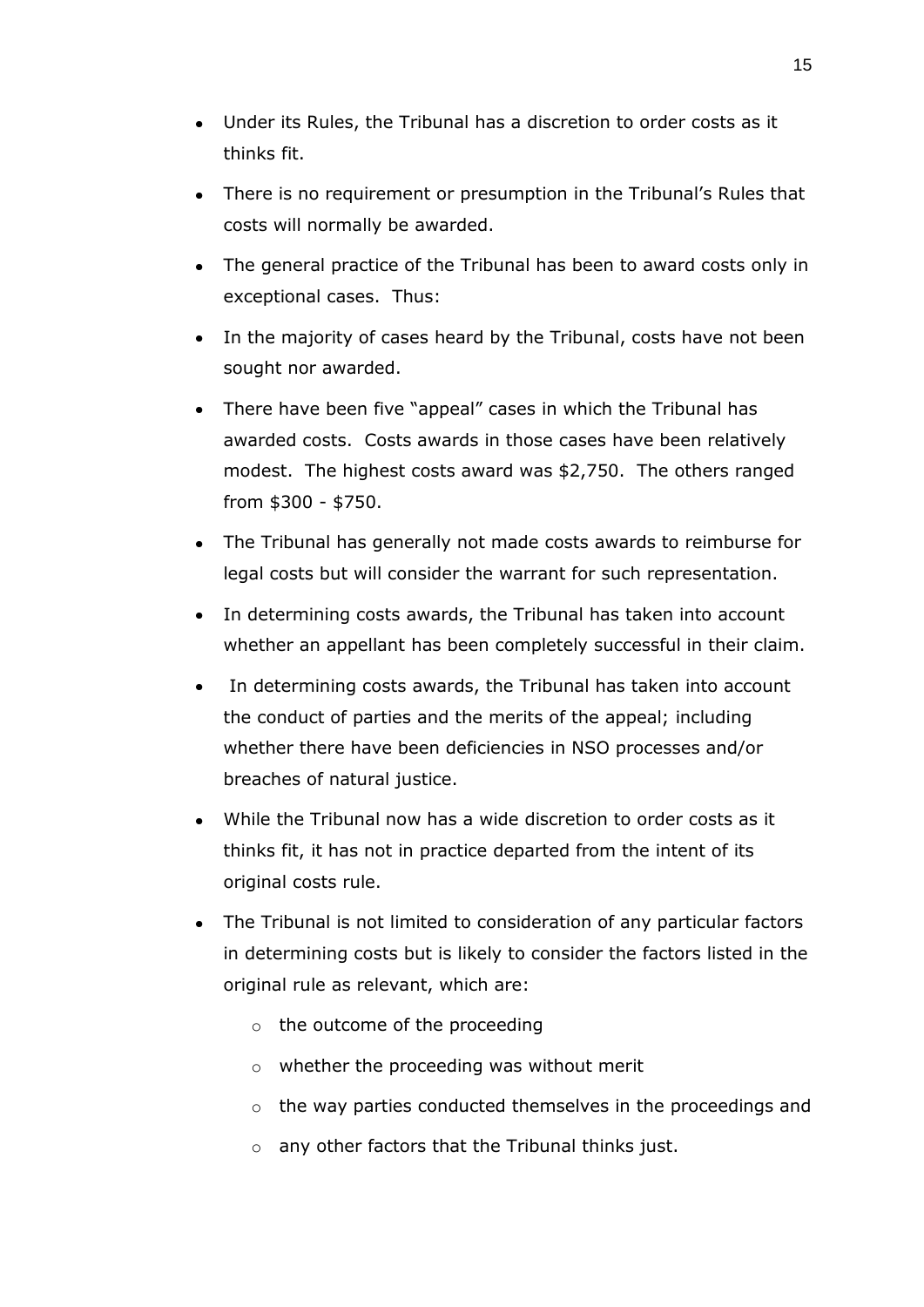Costs should not be an impediment to come to this Tribunal, but that principle must yield to circumstances where an award is warranted because of the merits, or lack of them, and the conduct of the case by a party. These factors are relevant considerations in this case. So too is the outcome of the proceedings.

## <span id="page-15-0"></span>**E. DISCUSSION ON THE FACTS OF THIS APPEAL**

#### *Whether the High Court Costs scales are applicable*

58. The Tribunal (once again) rejects that submission.

#### *Outcome of the Proceedings*

- 59. Mr Corkill submits that while the appeal succeeded as to penalty, the significant issues of process and bad faith raised by Mr Curr had not.
- 60. The Tribunal has previously awarded costs to an appellant where that person was only partly successful in their appeal. The Tribunal has never awarded costs against an appellant who has had some success, and would need compelling reasons to justify a costs award against an appellant who has been partly successful.
- 61. Tim ultimately failed in his attempt to unseat the MNZ process. He did succeed in his appeal as to penalty, although more through his own conduct than representations made on his behalf by Noel. Tim exhibited features of remorse and recognition, which allowed and warranted the Tribunal some room for manoeuvre as to penalty. Mr Corkill is correct that events after the MNZ process primarily warranted reconsideration of the penalty.
- 62. However, the Tribunal also took into account other factors, which do not necessarily neatly fall into the category of *"events after the MNZ process"*, in deciding to reduce the penalty. The Tribunal had reference to the previous disciplinary decisions of MNZ. While the Tribunal commented in the substantive decision at para 105 that it was difficult without a line of disciplinary decisions addressing the issue to gain a sense of proportionality with other offending, it noted at para 102 that it had read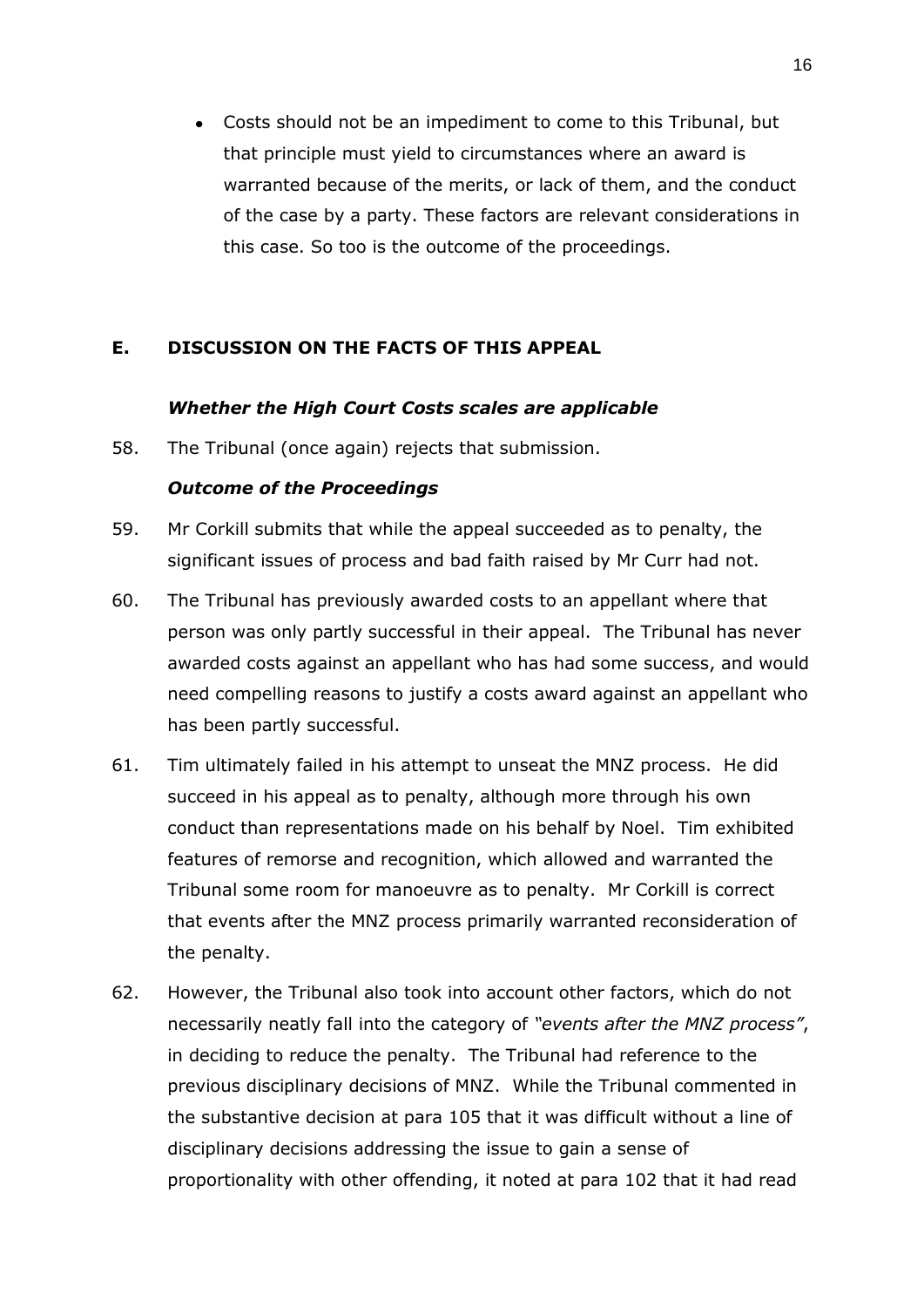every decision referred to it and, while there were a range of offences referred to, the Tribunal considered from these that *"exposing others to danger is the salient reference point*" and *"concludes that a penalty in the range of 12 months to 2 years is warranted, and is proportional"*. The penalty imposed by MNZ of two years' suspension followed by an additional one year partial suspension was outside this range.

- 63. The Tribunal also noted at para 101 that the MNZ constitution, applicable at the time of the offending, did not expressly allow for penalties such as the probationary partial suspension period and the Tribunal had reservations whether such a penalty was available to MNZ at the time.
- 64. Regardless of whether the penalty was available to MNZ, the Tribunal stated at para 101:

*"…we can see no further benefit or requirement for a probationary period, given the length of suspension resulting from this appeal, the impact by way of punishment on Tim Curr and thus deterrence to others.*"

65. Although Tim was successful with his appeal to penalty, the majority of time spent in this case was on the allegations challenging MNZ's process and these grounds of appeal were all dismissed. This leads us to the next consideration. Were these appeal proceedings challenging MNZ's processes without merit?

#### *Whether the proceeding was without merit*

- 66. Mr Corkill is correct in his submission, at least in relation to MNZ's processes, that *"a plethora of allegations were made, many of them alleging bad faith. All of these were dismissed."*
- 67. What is not said in Mr Corkill's Memorandum is a reflection of the very close scrutiny which was required about the MNZ process, and in particular the allegations of actual or apparent bias. The Tribunal had cause to say something in its substantive decision about the way in which the disciplinary processes were handled within MNZ, and Noel certainly raised legitimate issues in this regard for consideration which required close focus by the Tribunal. There were also difficulties in getting all relevant MNZ disciplinary material. There was enough in the claimed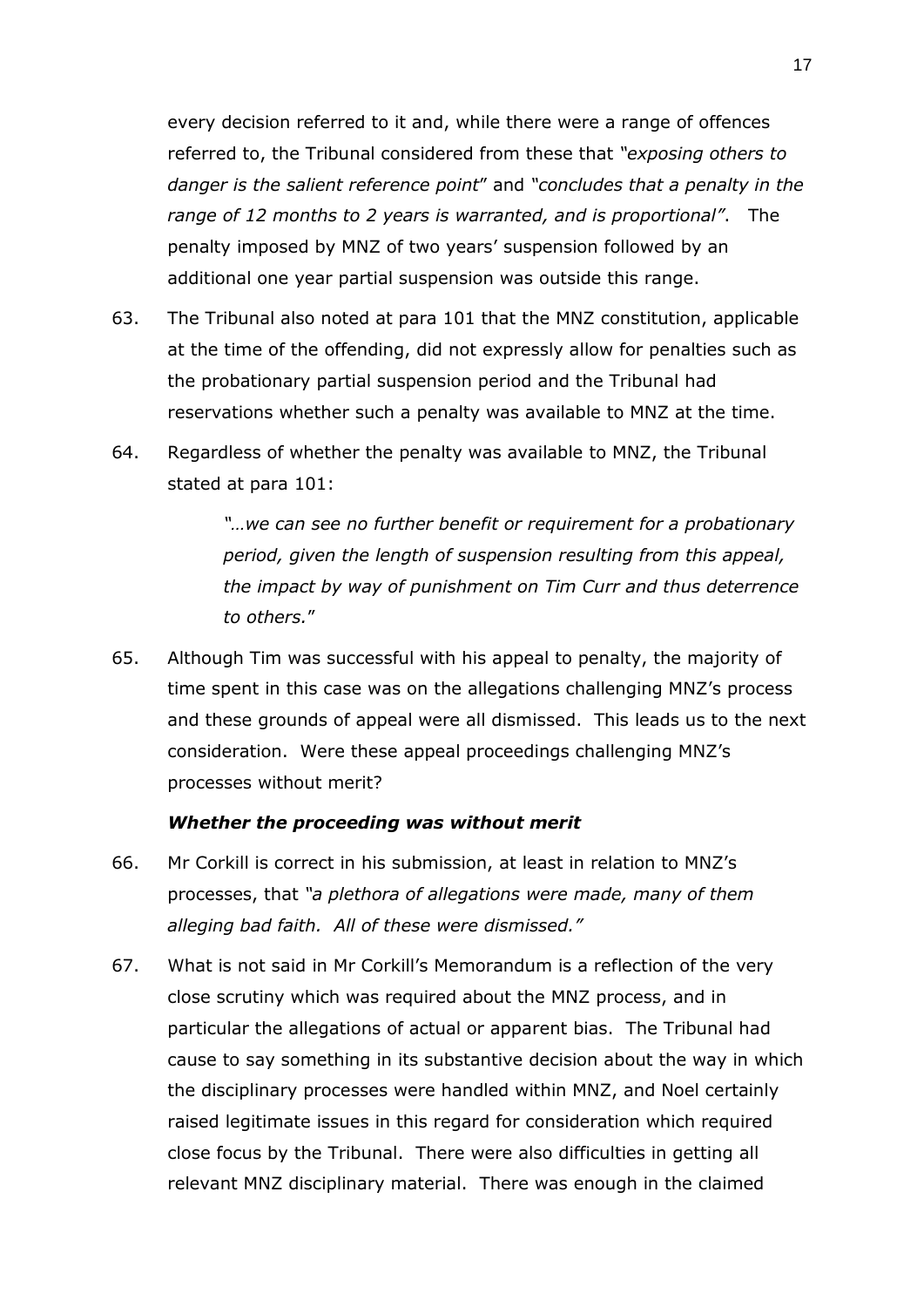defects as to process to warrant close scrutiny by the Tribunal. So we do not consider the case is one which wholly lacked merit.

## *Conduct of the parties in the disciplinary proceedings*

- 68. Mr Corkill made submissions concerning the conduct of the parties in the proceedings and essentially argued that the manner in which Noel had represented Tim made the process more time consuming than it needed to be and ultimately more costly for MNZ. He submitted that not only was there a *"scatter gun"* approach by Noel in raising many points but the points of challenge were raised by Noel in a way that was difficult to comprehend. The Tribunal accepts there is some force in this. At times Noel raised points obscure as to relevance. Other points, even if initially difficult to understand in the manner in which they were raised, had some relevance.
- 69. The Tribunal recognises that with apparent assistance from persons with legal skills Mr Curr essentially ran the case as a layman. Mr Corkill's point is that that more effort was required by counsel for MNZ as the result of the way the appeal was mounted.
- 70. Mr Corkill referred to the judgment of Robertson J in *Birkenhead v Kendall & Anor* [2008] NZCA 531. This is a salutary reminder that in reaching to ensure fair process for the unrepresented litigant, and to assist presentation of the case in an orderly way, a party more familiar with the process, with skilled legal representation, is to some extent at a disadvantage, ameliorated only to the extent a Tribunal or Court can facilitate the lay litigant's presentation.
- 71. Mr Corkill refers to indulgence being granted to Noel, which may otherwise not have been readily granted. However, the principle that costs will follow that indulgence is one that the Tribunal would not normally apply unless there is an element in the conduct of the indulged party which results in specific additional cost to the other, and which should not have occurred.
- 72. To impose costs in this case as sought by MNZ would be a reflection of a discipline on litigants when coming before the Tribunal, to ensure the case is focused and properly made. This is a legitimate consideration but there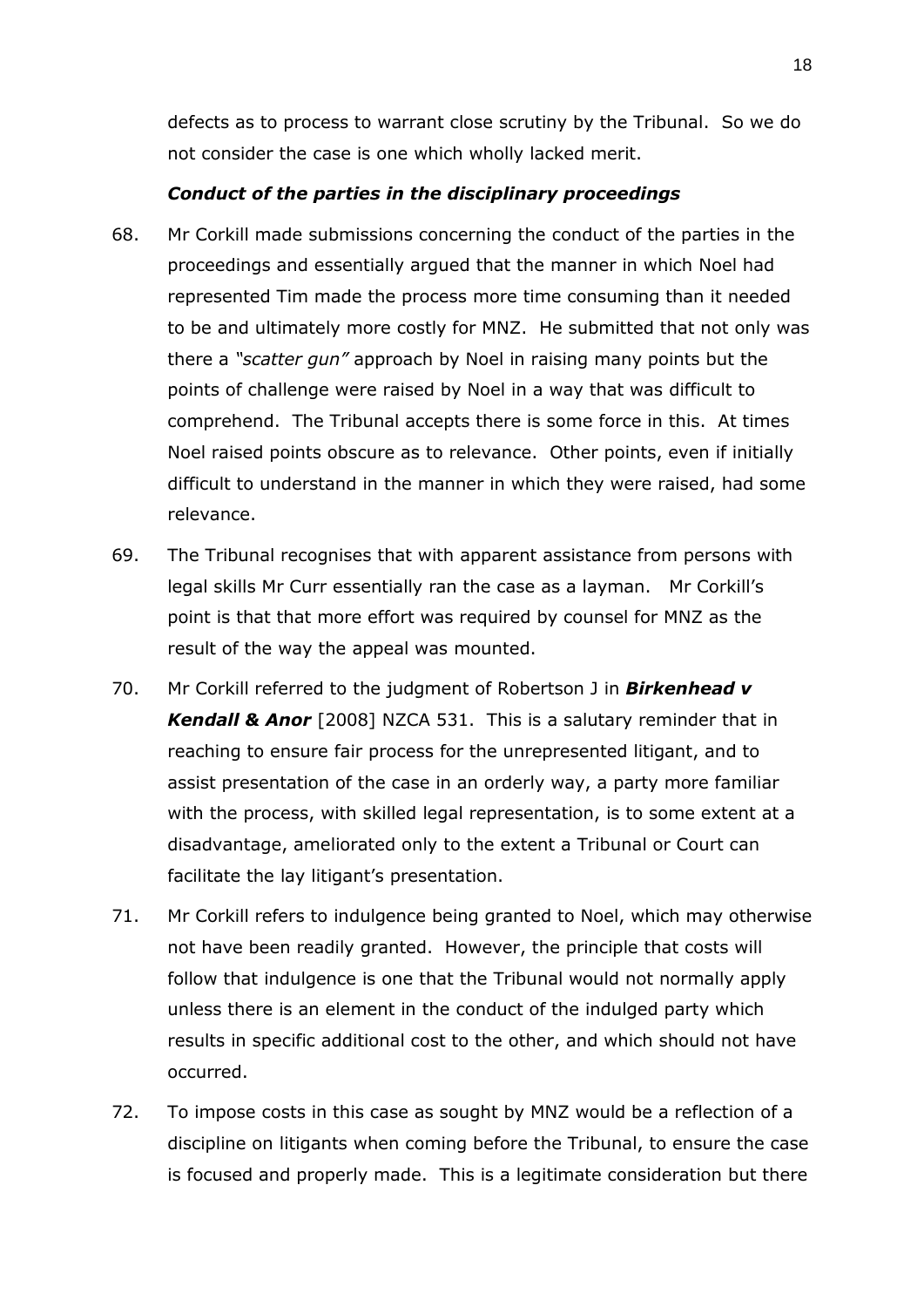must be no penalty imposed by way of costs for the fact a litigant is represented in person (or as in this case by his father).

- 73. There is no requirement to have a legal representative in the Sports Tribunal and the Tribunal aims to be accessible and affordable to all. Although a party is entitled to be represented in the Tribunal, there is no general expectation, unlike in the courts and some other bodies, that parties will usually have legal representation and incur the costs that attach to this.
- 74. In the present case, representation of the appellant by a low cost *pro bono* counsel under the Tribunal's pro bono lawyer scheme may well have been preferable. However, parties have the right to not be represented or to be represented by the person of their choice.
- 75. While Noel did raise some legitimate issues during these proceedings, he also made some extravagant allegations, which are detailed in the substantive decision. The Tribunal considers that some of these allegations, and the manner in which they were made, went well beyond what an appellant and representative (whether legally qualified or not), acting responsibly in the process, would raise. Whether they went so far beyond that point that a costs award is justified needs to be weighed in all the circumstances of this case.
- 76. Noel made points about the conduct of MNZ in his submissions as to costs. Firstly, he pointed to MNZ *"steadfastly"* rejecting his offers to go to mediation to settle this matter and that MNZ's rejected of mediation compelled Tim and Noel to pursue the matter to a hearing before the Tribunal. There is no doubt that Noel requested MNZ to go to mediation over this matter and that MNZ refused to do so.
- 77. However, while the Tribunal generally encourages parties to see whether they can agree to settle their differences through mediation or some other process short of adjudication, there is no requirement for a party to agree to go to mediation. The Tribunal notes that it now has the power in its Rules to order parties to undertake mediation but this power did not exist at the time of these proceedings. In any event, this is not to say that the Tribunal would have ordered mediation. The Tribunal can appreciate that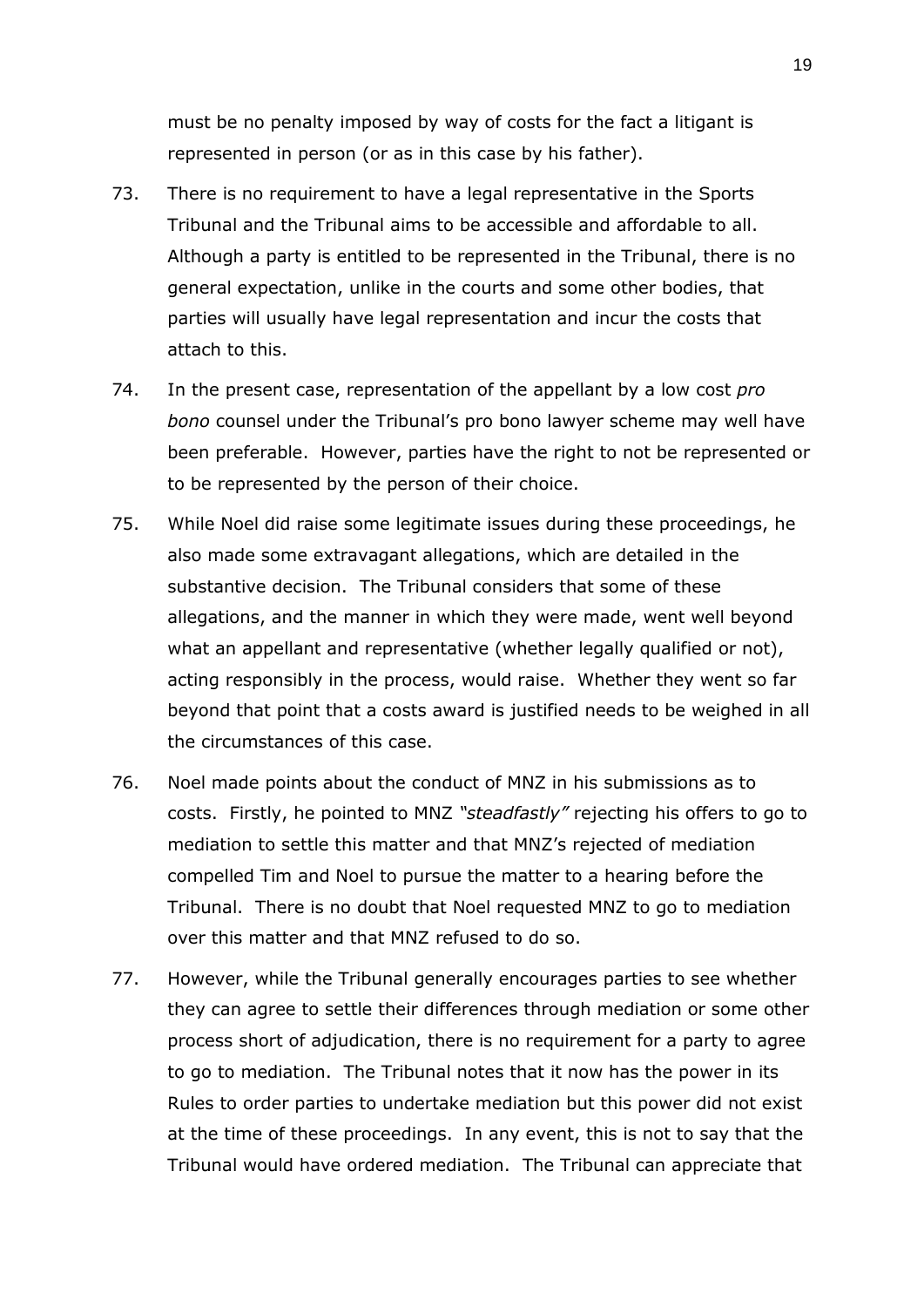in these circumstances MNZ may well have been reluctant to go to mediation over a challenge to a disciplinary decision it has made.

- 78. Whether mediation would have been successful and saved cost to the parties is now a moot point. While their refusal to agree to go to mediation perhaps represents an entrenched position, MNZ were entitled to refuse to take part in mediation.
- 79. Noel then submitted "*as correctly pointed out by the Tribunal that getting the required information from MNZ was made almost impossible, the action taken by Tim Curr was well founded and justified".*
- 80. The Tribunal considers that this submission has some force to the extent that Noel and Tim did experience difficulty and delays in getting some relevant information from MNZ. For example, there were difficulties in getting all relevant MNZ disciplinary material from MNZ.

## *Weighing the relevant circumstances*

- 81. All the circumstances need to be weighed and any award of costs is ultimately a matter of discretion, doing justice to both sides.
- 82. Although the Tribunal found grounds to reduce the penalty, it has not found breaches of MNZ process or breaches of natural justice to warrant disturbing the findings of breach. This element of the appeal occupied most time and effort.
- 83. The appellant has not sought a costs award, which is clearly not warranted in the circumstances of this case.
- 84. The question devolves to whether the circumstances are exceptional or so out of the ordinary to justify a costs award in favour of the respondent?
- 85. An analysis that justified a costs award to the respondent on the grounds that the respondent *"succeeded"* on the more time consuming grounds would be simplistic and unwarranted, unless there was no merit whatsoever in these unsuccessful grounds.
- 86. Tim and Noel raised some issues of legitimate concern in relation to MNZ process. The Tribunal did not ultimately uphold those grounds, but it cannot be said that all these grounds were without merit to the extent they should never have been raised. Whether the appellant here was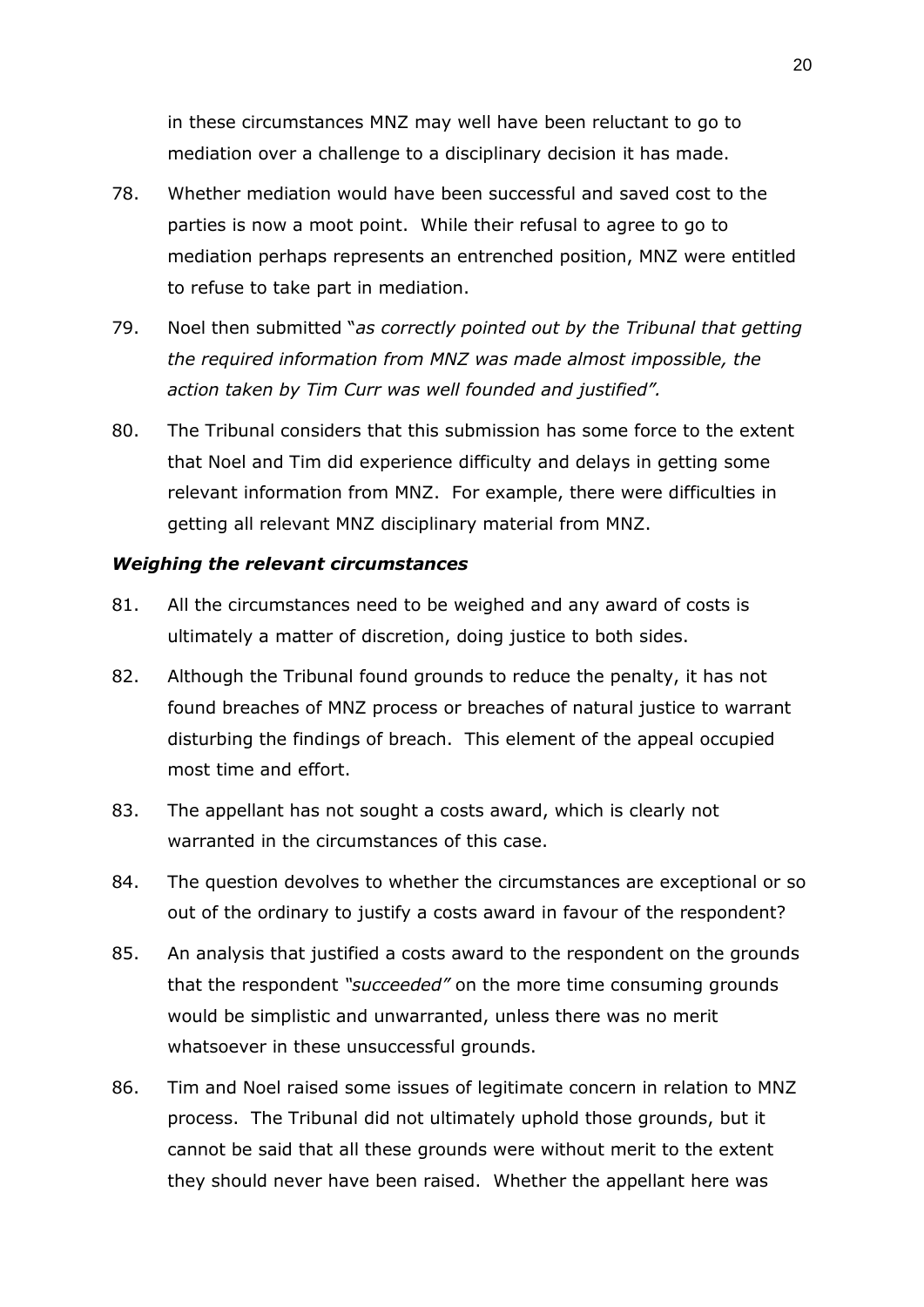represented or not, and no matter how the allegations were mounted, these allegations rightly required considerable input and response by MNZ. Reputations and process were at stake, and an important element of MNZ discipline was under examination.

- 87. The Tribunal considers that there can be no criticism of an appellant for pursuing grounds that raise legitimate concerns. Some of the grounds raised ultimately had little relevance, and we consider this below, but others raised had significant relevance. The Tribunal considers that a costs award against the appellant is not justified just because those grounds were pursued.
- 88. This then leads us to ask was there anything in the conduct of the parties, or their representatives, which when balanced against the above considerations, takes the case so out of the ordinary to justify a costs award?
- 89. We repeat that one of the aims of the Sports Tribunal is to be accessible and affordable. The Tribunal was established as an alternative to the courts for those who are involved in sports disputes. Part of the reason is to ensure access to justice for these people who may otherwise be put off pursuing a resolution by the potentially formidable costs, delays and legal complexities they might have to face if they had to go through the formal proceedings of the courts.
- 90. There is no requirement to have a legal representative and parties may represent themselves or be represented by a friend or family member as Tim chose to do here. Similarly MNZ could have represented itself, perhaps through a member of its executive, but chose, as it was entitled to do, to engage an experienced legal representative. Given the nature and scale of the challenge made to MNZ procedures and personnel this was justified. Mr Corkill has given the Tribunal considerable assistance.
- 91. The Tribunal supports a pro bono system of representation where it will provide parties with the contact details of lawyers who have agreed to represent parties on a low cost, or even possibly free, basis. Both parties were provided with the opportunity to receive these details if they so wished. Neither party wished to.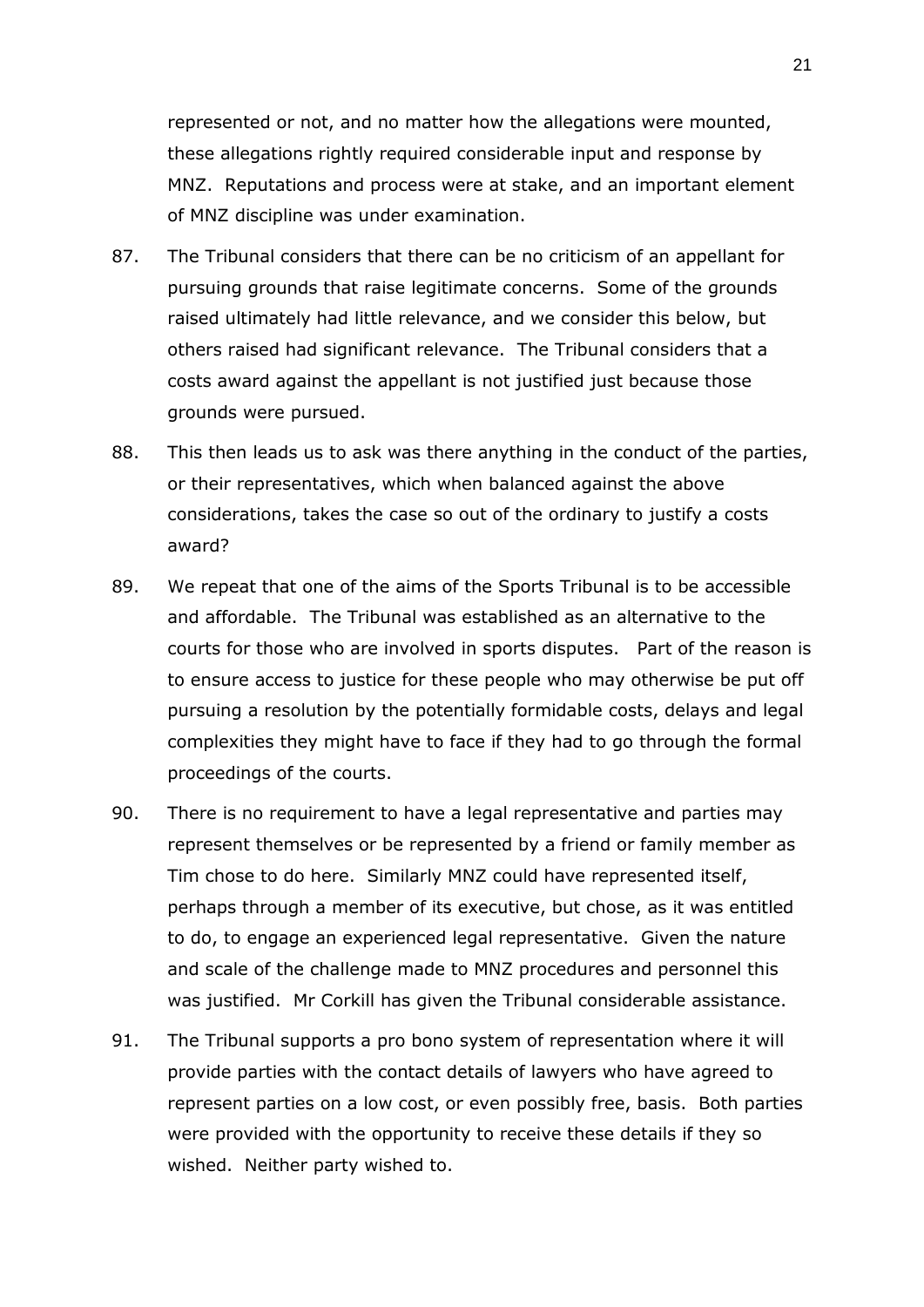- 92. A lay representative will not usually advance their case with the same focus as an experienced lawyer. However, a lay representative still has obligations to present their case in a reasonable and responsible manner.
- 93. Despite the latitude that might commonly be allowed a lay representative, the Tribunal has significant concerns concerning the manner in which Tim's case was presented by Noel. Some allegations raised had little relevance and while that in itself may have not been of so much concern, the imprecise and at times inflammatory manner in which they were raised meant that more time than otherwise might have been needed had to be spent on these matters by the Tribunal, as well as Mr Corkill. The manner in which some of these allegations were made went beyond what we expect a party or their representative to reasonably or responsibly make. The Tribunal noted in the substantive decision that *"Noel Curr has demonstrated that he will leave no stone unturned, in his scrutiny of process and fact"* and we think it can be fairly said that in his determination to do so he has also demonstrated a tendency to advance his case in an abrasive manner and at times pushed the limits of what is acceptable conduct of the appeal. He displayed a marked reluctance to move on from matters that the Tribunal clearly stated were not relevant, and this added to the time spent. Noel has primarily had Tim's interests at heart and has thus advanced everything he could possibly think of to persuade the Tribunal to find in Tim's favour. Yet the manner in which Tim has been represented has made the case more protracted than it needed to be.
- 94. We thus consider that the manner in which the case has been advanced for the appellant by Noel may justify a modest costs award to the respondent. However, we need to weigh this against the other factors.
- 95. Noel has submitted that MNZ's conduct should weigh against it and there is something in this to the extent it could have been responsive to his requests for information.
- 96. Against a costs award is the fact that the appeal was not without merit. This appeal has demonstrated that there is room for improvement in MNZ's processes. The Tribunal has previously taken into account